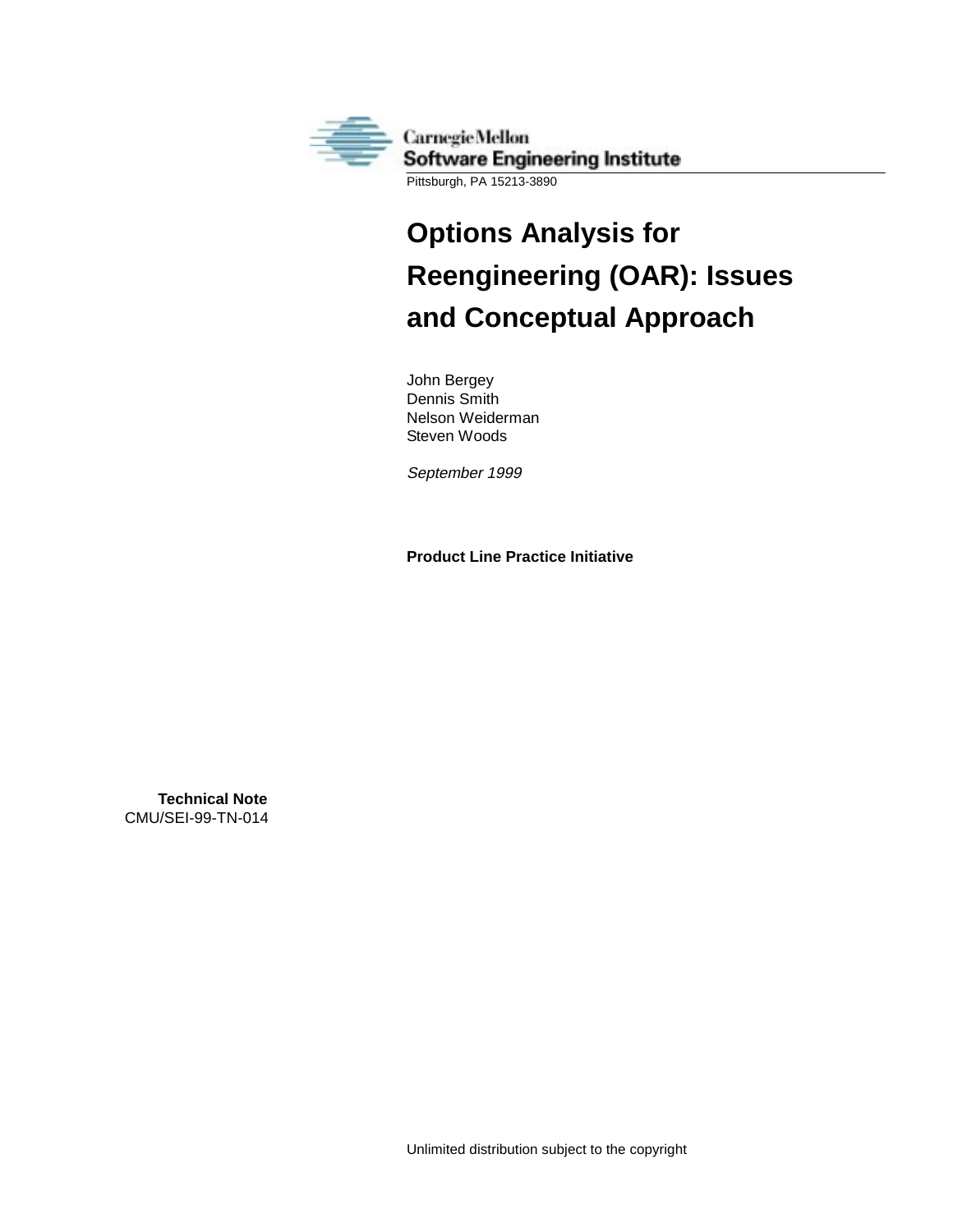The Software Engineering Institute is a federally funded research and development center sponsored by the U.S. Department of Defense.

Copyright 1999 by Carnegie Mellon University.

#### NO WARRANTY

THIS CARNEGIE MELLON UNIVERSITY AND SOFTWARE ENGINEERING INSTITUTE MATERIAL IS FURNISHED ON AN "AS-IS" BASIS. CARNEGIE MELLON UNIVERSITY MAKES NO WARRANTIES OF ANY KIND, EITHER EXPRESSED OR IMPLIED, AS TO ANY MATTER INCLUDING, BUT NOT LIMITED TO, WARRANTY OF FITNESS FOR PURPOSE OR MERCHANTABILITY, EXCLUSIVITY, OR RESULTS OBTAINED FROM USE OF THE MATERIAL. CARNEGIE MELLON UNIVERSITY DOES NOT MAKE ANY WARRANTY OF ANY KIND WITH RESPECT TO FREEDOM FROM PATENT, TRADEMARK, OR COPYRIGHT INFRINGEMENT.

Use of any trademarks in this report is not intended in any way to infringe on the rights of the trademark holder.

Internal use. Permission to reproduce this document and to prepare derivative works from this document for internal use is granted, provided the copyright and "No Warranty" statements are included with all reproductions and derivative works.

External use. Requests for permission to reproduce this document or prepare derivative works of this document for external and commercial use should be addressed to the SEI Licensing Agent.

This work was created in the performance of Federal Government Contract Number F19628-95-C-0003 with Carnegie Mellon University for the operation of the Software Engineering Institute, a federally funded research and development center. The Government of the United States has a royalty-free government-purpose license to use, duplicate, or disclose the work, in whole or in part and in any manner, and to have or permit others to do so, for government purposes pursuant to the copyright license under the clause at 52.227-7013.

Please refer to http://www.sei.cmu.edu/publications/pubweb.html for information about ordering paper copies of SEI reports.

Carnegie Mellon University does not discriminate and Carnegie Mellon University is required not to discriminate in admission, employment, or administration of its programs or activities on the basis of race, color, national origin, sex or handicap in violation of Title VI of the Civil Rights Act of 1964, Title IX of the Educational Amendments of 1972 and Section 504 of the Rehabilitation Act of 1973 or other federal, state, or local laws or executive orders.

In addition, Carnegie Mellon University does not discriminate in admission, employment or administration of its programs on the basis of religion, creed, ancestry, belief, age, veteran status, sexual orientation or in violation of federal, state, or local laws or executive orders. However, in the judgment of the Carnegie Mellon Human Relations Commission, the Department of Defense policy of, "Don't ask, don't tell, don't pursue, excludes openly gay, lesbian and bisexual students from receiving ROTC scholarships or serving in the military. Nevertheless, all ROTC classes at Carnegie Mellon University are available to all students.

Inquiries concerning application of these statements should be directed to the Provost, Carnegie Mellon University, 5000 Forbes Avenue, Pittsburgh, PA 15213, telephone (412) 268-6684 or the Vice President for Enrollment, Carnegie Mellon University, 5000 Forbes Avenue, Pittsburgh, PA 15213, telephone (412) 268-2056.

Obtain general information about Carnegie Mellon University by calling (412)-268-2000.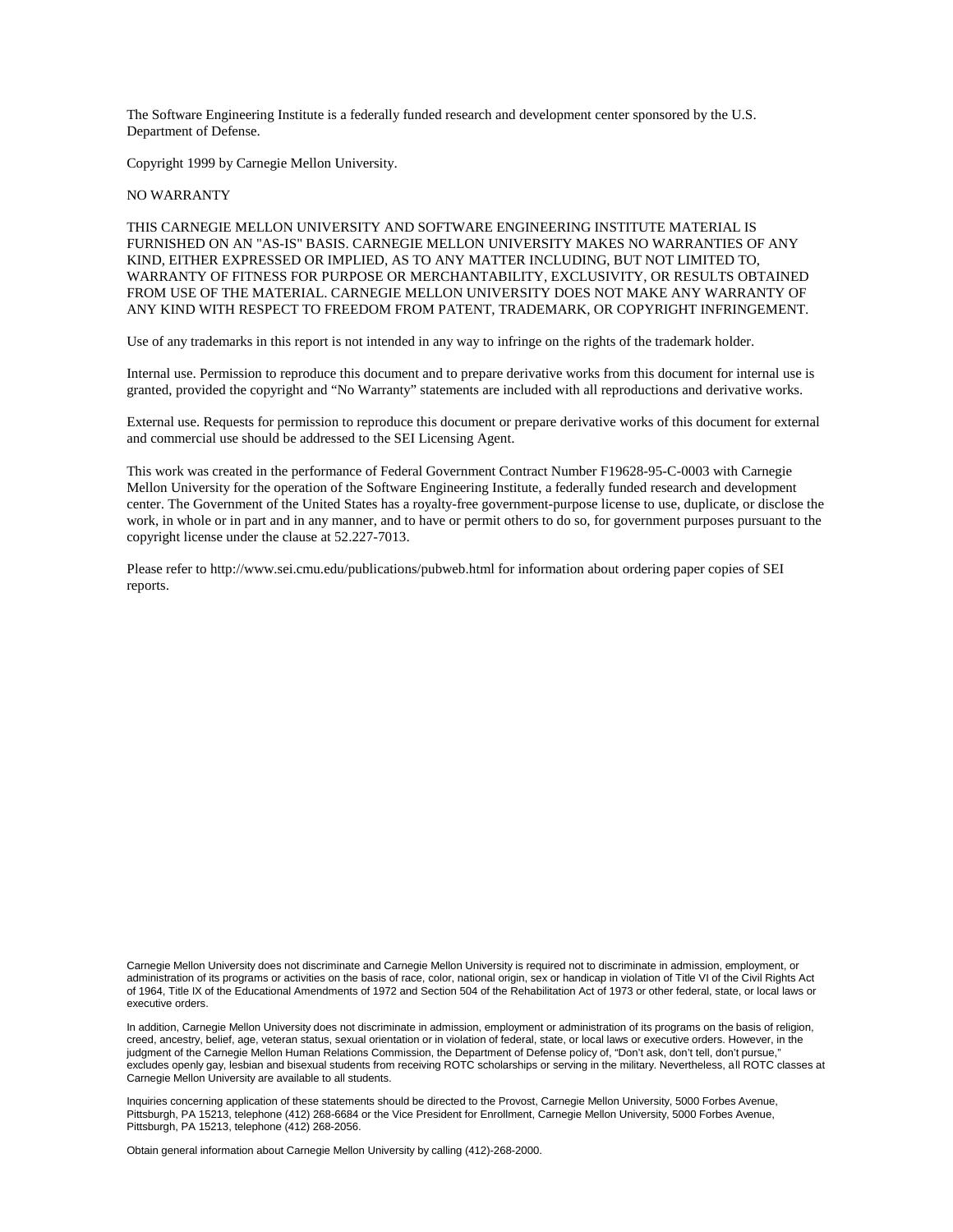## **Contents**

|                   | <b>Abstract</b>                                                                     | v  |
|-------------------|-------------------------------------------------------------------------------------|----|
| 1.                | <b>Introduction</b>                                                                 | 1  |
| 2.                | <b>Problem Definition</b>                                                           | 3  |
| 3.                | The Underlying Conceptual Model for Choosing<br>a Reengineering Strategy            | 6  |
| 4.                | <b>Reengineering Strategies and Options</b>                                         | 11 |
| 5.                | <b>Applying the OAR Method</b>                                                      | 16 |
| 6.                | <b>Conclusion and Next Steps: Integrating</b><br><b>Contextual Tradeoffs in OAR</b> | 17 |
| <b>References</b> |                                                                                     |    |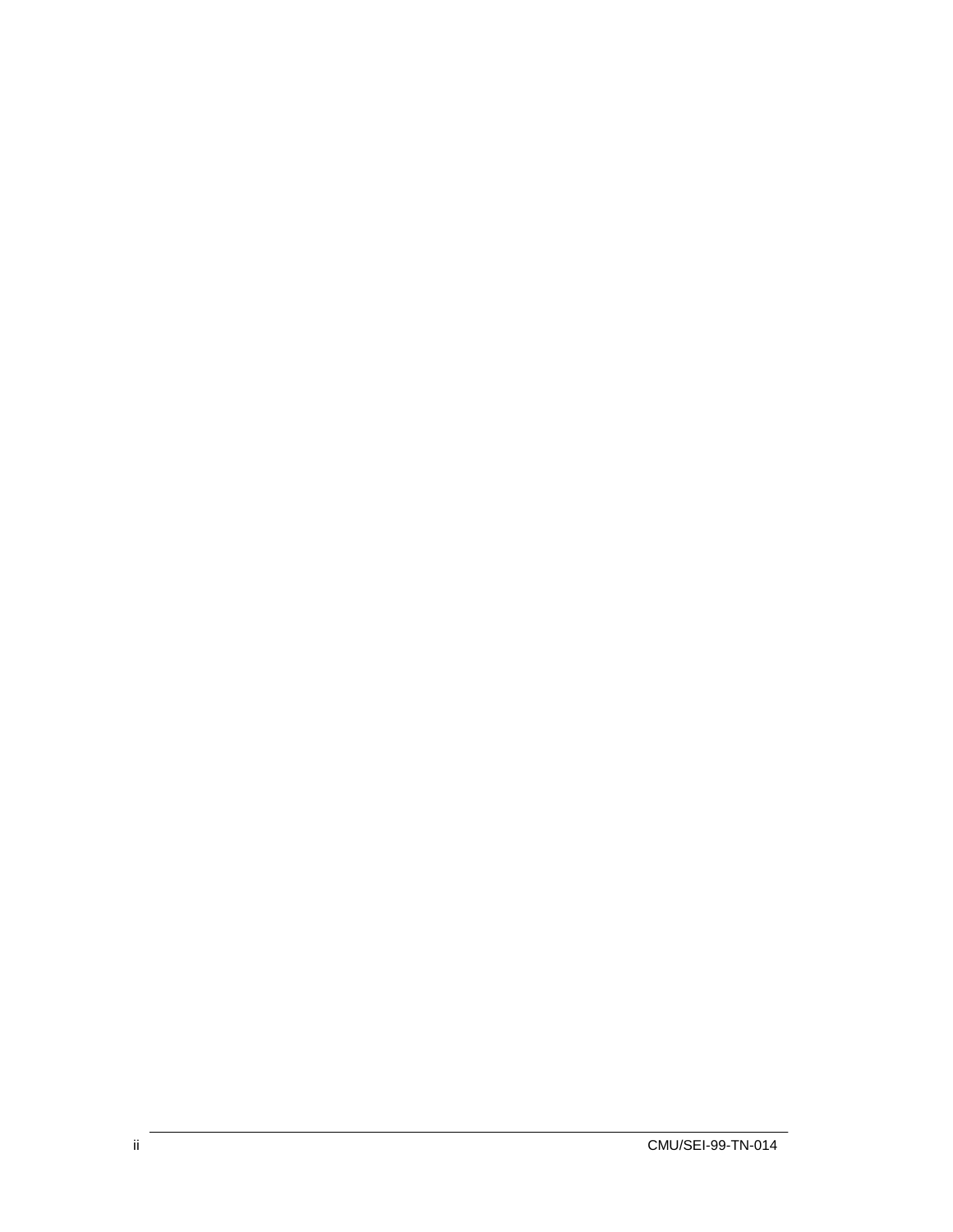## **List of Figures**

Figure 1: "Horseshoe" Model for Integrating Reengineering and Software Architecture Views  $\overline{7}$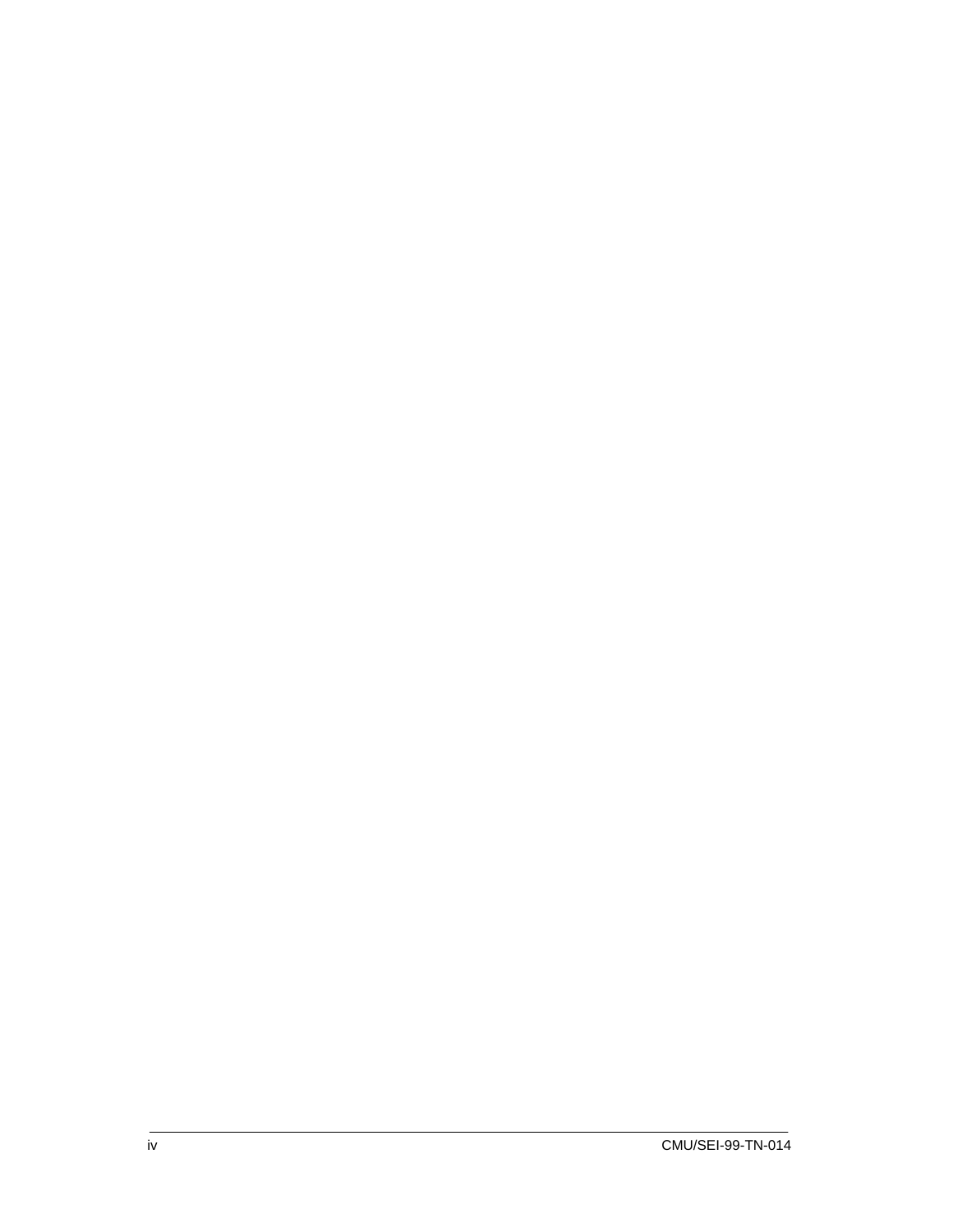#### <span id="page-6-0"></span>**Abstract**

Organizations that own or use software assets require a structured and validated approach for making decisions on how to update, migrate, or reengineer their legacy assets. A model has recently been developed to understand technical transformations at different levels of abstraction. However, this model, which focuses on technical issues, is not yet accessible for decision-makers. This report outlines the foundation of a structured and coherent method, based on the "horseshoe" model, that will help practitioners make appropriate reengineering choices.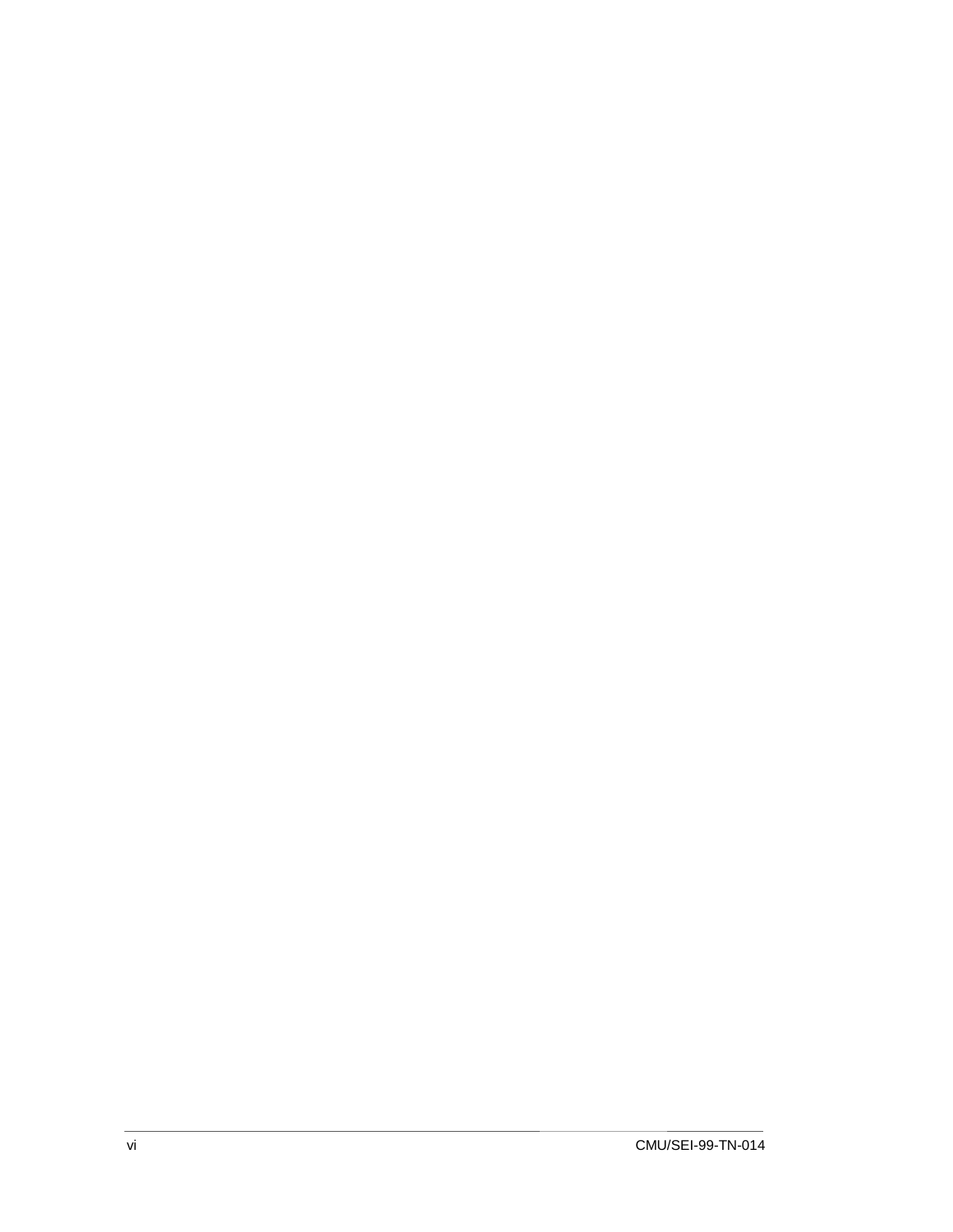#### <span id="page-8-0"></span>1. Introduction

All modern organizations own or use a considerable collection of software assets, and are thus in the software business. A major issue today is how to build and evolve software that can be managed as an investment that grows in value rather than a liability whose value depreciates over time.

Integration between systems has always been difficult; there is little systematic reuse of assets between systems; and new software quickly becomes a liability. To provide for greater reuse, a number of organizations have recently begun implementing software product lines that permit economies of scale and the capability to manage software as an enterprise investment.

The emerging focus on software architectures and product lines has led to an emphasis on the evolvability of software systems. Systems with a well-conceived architecture allow the software to interact across well-defined interfaces without regard for internal implementation details. However, most product lines start with legacy systems that need to be updated to enable them to interact as well-defined components. Although it is possible to update legacy systems through reverse engineering, these techniques are costly. They also usually focus at the code level, and as a result do not usually provide leverage for updating to modern architectures. However, recent architectural extraction techniques [Kazman 97] provide a basis for extracting the as-built architecture from the existing code, and using this information as a foundation for further evolution.

In conjunction with the architectural extraction work, Woods developed a conceptual "horseshoe" model that distinguishes different levels of reengineering analysis and provides a foundation for transformations at each level, especially for transformations to the architectural level [Woods 99]. This model describes the rich set of technical choices that reengineers make. However, because of its technical focus, it has not been accessible to decision makers in a form that can assist them in deciding on complex options regarding the future of their legacy systems.

We take the horseshoe model as a starting point and propose a structured and accessible vehicle for making informed choices in a variety of real world situations. This method, "Options Analysis for Reengineering" (OAR) is a reengineering decision aid, grounded in the technical underpinnings of the horseshoe model. It provides a structured and coherent method for making technical, organizational, mission, and programmatic choices in practical reengineering decision making.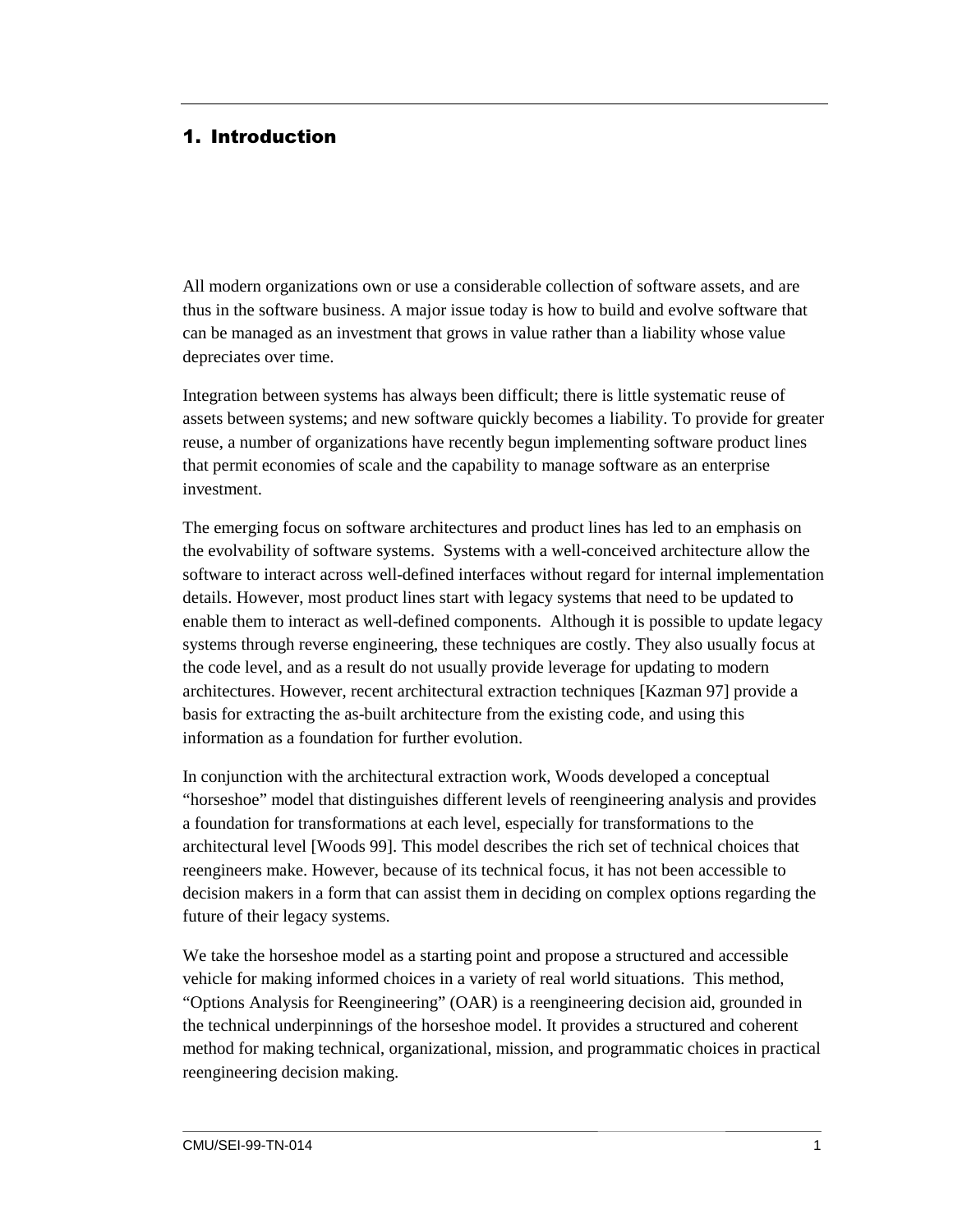This paper introduces the need for OAR, its conceptual foundation, and the problems it addresses. In the future the OAR approach will be refined and codified through work with organizations that implement and use reengineering techniques at different levels of abstraction. Feedback is actively solicited and will be factored into the development of the OAR approach.

Section 2 outlines the purpose of OAR and its relationship to current reengineering problems. Section 3 discusses the levels of reengineering analysis defined by the horseshoe model. Section 4 highlights the circumstances under which different levels of analysis can be applied. Section 5 introduces some of the potential applications of the OAR approach. Section 6 outlines the issues involved in integrating the programmatic, organizational, and technical facets of reengineering decision making that will be the focus of OAR.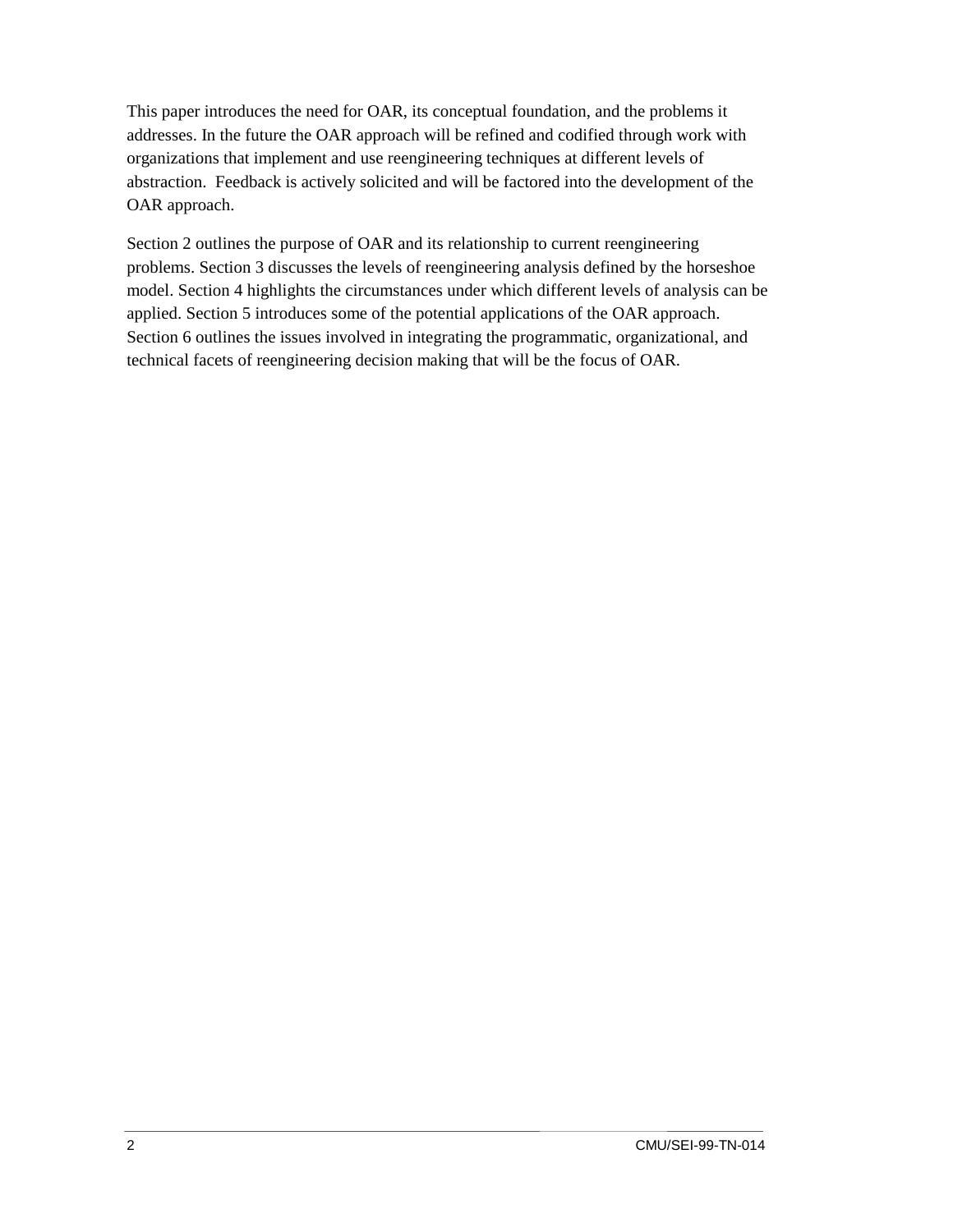#### <span id="page-10-0"></span>2. Problem Definition

Software reengineering transforms an existing design of a software system (or elements of that system) to a new design while preserving the system's intrinsic functionality. The purpose of OAR is to provide a structured and coherent method to help practitioners make appropriate reengineering technology choices.

#### 2.1 What is OAR Trying to Accomplish?

The OAR method will enable a reengineering practitioner to answer the following types of questions:

- What reengineering options/approaches are applicable to my problem?
- What do each of them entail?
- Where and how do architecture considerations come into play?
- What advantages (or disadvantages) does one option/approach have over another?
- How are these options/approaches interrelated?
- What are the organizational, programmatic, and technical implications of each?

OAR presents a "big picture" view of *reengineering software analysis and transformation options*. OAR synthesizes reengineering approaches across several levels of system understanding (e.g., source code, function-level, and architectural). It details the type of design/implementation options that can guide the selection of a reengineering strategy. This enables a practitioner to develop a coherent approach and gain a better understanding of the tradeoffs that are involved as well as organizational and programmatic issues and their implications.

#### OAR's underlying model

- combines reengineering and architectural views of software analysis and evolution with defined mappings between these views
- classifies and stratifies reengineering analysis and implementation options/approaches into distinct layers with explicit mapping between layers
- provides key information for making informed choices about the appropriate time and circumstances in which to use each of the reengineering options/approaches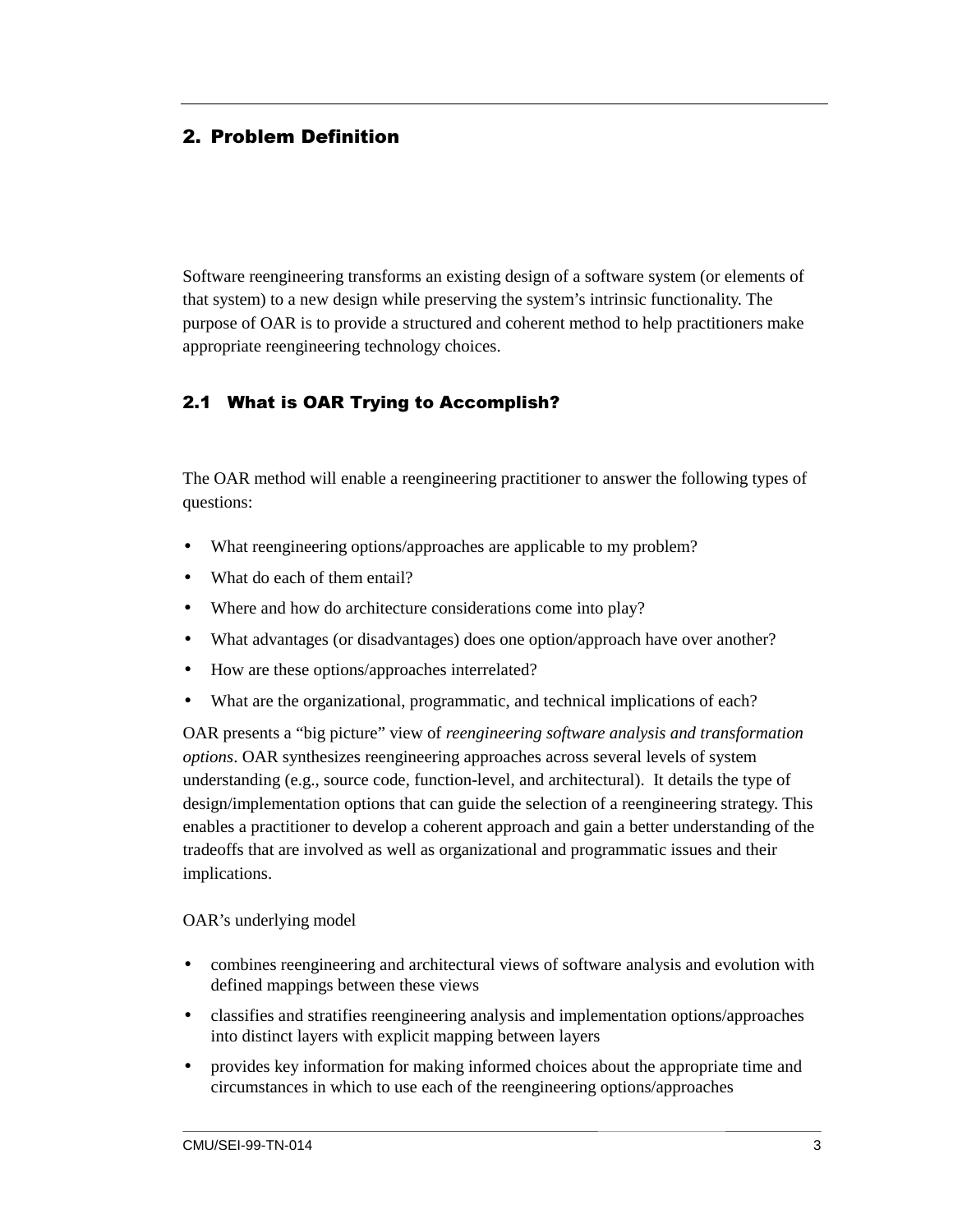- codifies technical and non-technical issues and risks for each of the reengineering options/approaches
- relates organizational and programmatic factors to *reengineering option* decision making in a system and product line context

By combining these features, the OAR method provides a unified approach for analyzing reengineering options and evaluating candidate reengineering strategies.

### 2.2 Why Is OAR Needed?

Reengineering is complex. By carefully analyzing candidate reengineering options and strategies that affect the interests of many stakeholders, it requires making non-trivial tradeoffs about technical, programmatic, and organizational considerations.

Reengineering decision-making requires

- considering a diversity of (reengineering) options, each of which may involve significant tradeoffs
- performing analyses and interacting with experts to compensate for a lack of up-to-date legacy system requirements/design documentation
- resolving the uncertainties about the implementation of a legacy system including its functionality, integrity, and quality attributes
- obtaining extensive quantitative and qualitative data on which to base decisions
- exploring the impact of reengineering from the perspective of multiple stakeholders and resolving conflicts stemming from a fracturing of corporate knowledge and expertise
- accommodating organizational and programmatic constraints and coalescing decisionmaking across the organization

Reengineering can be especially challenging because it often attempts to evolve a legacy system when the system itself has reached a point where maintenance and enhancement practices are no longer adequate. The technical challenges require an effective method for performing the following tasks:

- analyzing critical requirements/design information (from documentation and interaction with system experts) to derive or reconstruct an "as-designed" baseline
- reverse engineering the legacy system to derive a robust representation of the "as-built" system baseline.
- identifying and resolving discontinuities or incompatibilities between the as-designed system representation and the as-built system baseline
- analyzing reengineering options to select a reengineering strategy that defines an effective mix of system transformations for implementing the "as desired" system

The adoption of a semi-formal method or approach for reengineering is critical for any organization, at a minimum. The method should be applicable to reengineering a system at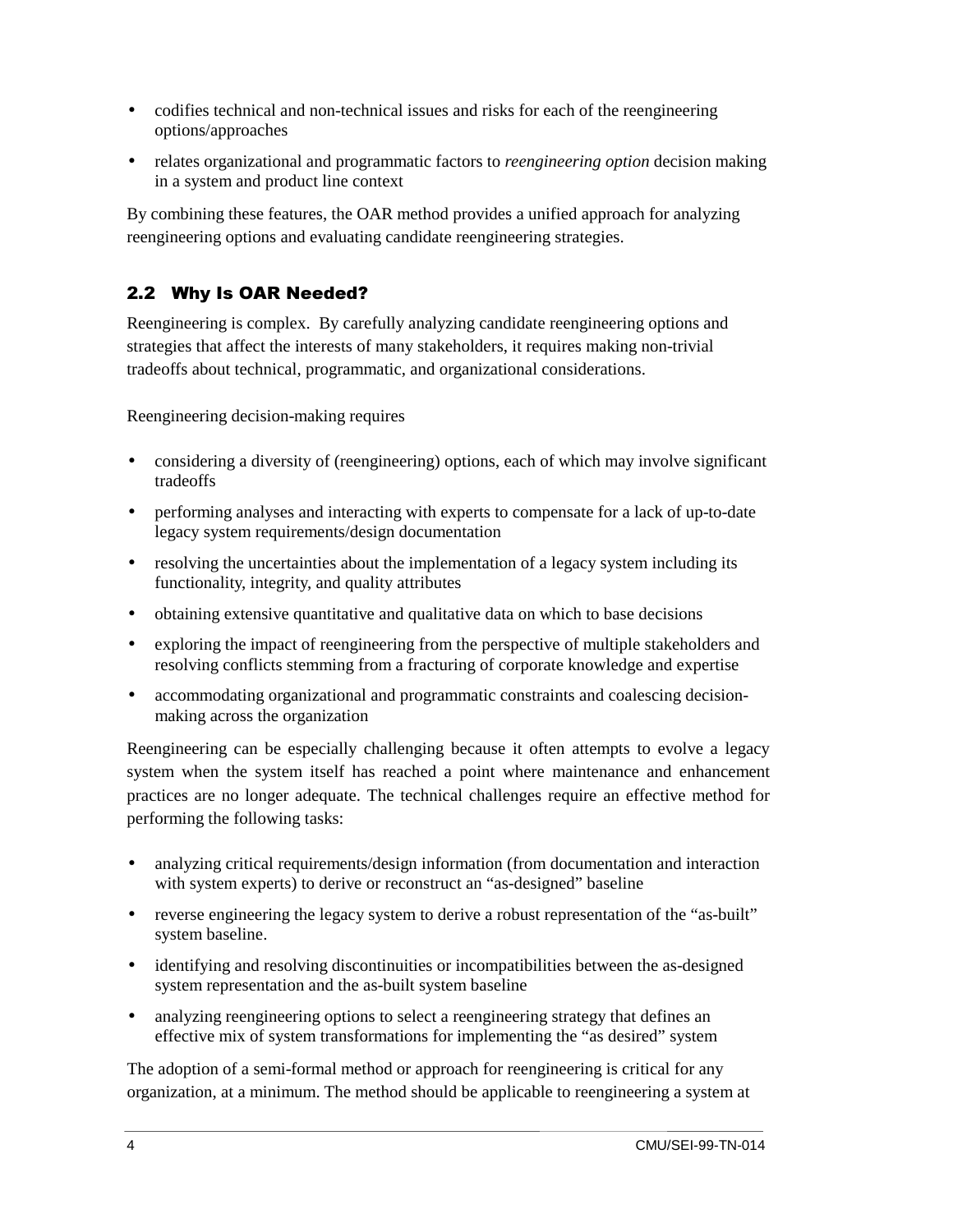different levels of design abstraction. It should accommodate the full range of reengineering activities including

- gaining a comprehensive system understanding (reflecting multiple design/implementation views)
- exploring candidate options
- making tradeoffs leading to the selection of a viable reengineering strategy

## 2.3 How are Reengineering Decisions Made Without a Semi-Formal Method?

In the absence of a semi-formal reengineering method, organizations often apply "seat-ofthe-pants" decision-making in response to schedule pressure and other programmatic and organizational concerns. Not surprisingly, the most commonly cited reason for reengineering is to save time and money. Without an established method, organizations often choose the cheapest near term alternative. However, when the project is in the implementation stage, these decisions often prove to be shortsighted when the project misses deadlines and has cost overruns.

Bergey cites *the top ten reasons for the failure of reengineering projects* [Bergey 99]. Of these top ten reasons, the following are relevant to the issues that OAR addresses:

- The organization inadvertently adopts a flawed or incomplete reengineering strategy.
- The organization does not have its legacy system under control.
- There is inadequate planning or inadequate resolve to follow the plans.
- There is no notion of a separate and distinct reengineering process.
- Software architecture is not a primary reengineering consideration.
- There is too little elicitation and validation of requirements.
- Management predetermines technical decisions.

For successful reengineering the articulation of options and tradeoffs for making decisions is critical. There needs to be a systematic codification of the technical and organizational issues that are relevant to making informed choices.

Our experience in collaborating with customers on reengineering projects has shown that the lack of a semi-formal reengineering method results in the failure to identify risks and thus can potentially derail migration efforts.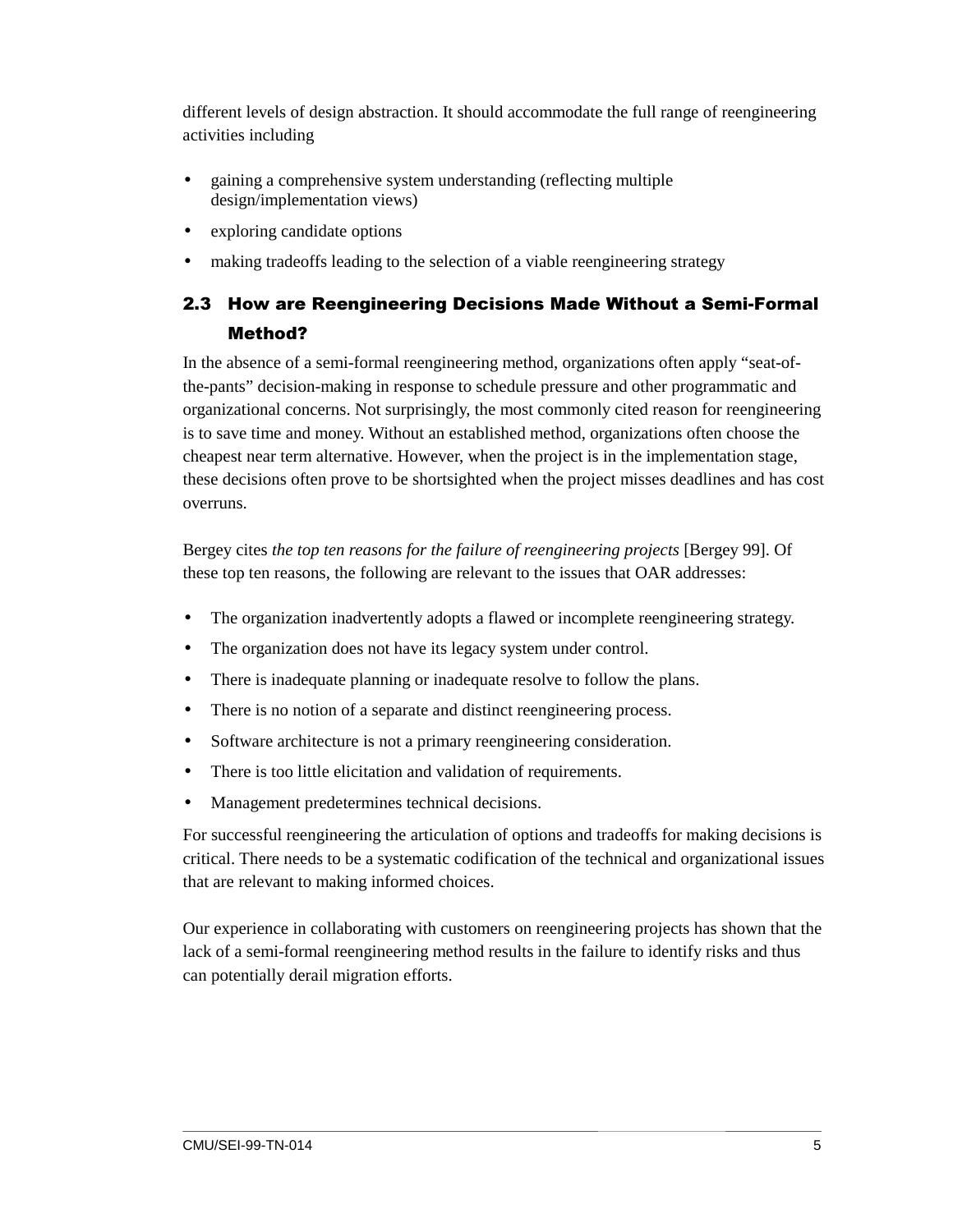## <span id="page-13-0"></span>3. The Underlying Conceptual Model for Choosing a **Reengineering Strategy**

The reengineering process involves the disciplined evolution of an existing legacy system to a new "improved" system. In its most fundamental form this process includes

- 1. analysis of an existing system, resulting in one or more logical descriptions of the system
- 2. transformation of those logical descriptions into new, improved logical descriptions
- 3. development of the new system based on these new logical descriptions

The horseshoe model (Figure 1) combines reengineering and architectural views of software analysis and evolution. Its relationship to organizational and management issues is described in Sections 4 and 5.

#### 3.1 The Horseshoe Model

The three basic reengineering processess—i.e., analysis of an existing system, logical transformation, and development of a new systems—form the basis of the horseshoe. The first process goes up the left leg of the horseshoe, the second goes across the top of the horseshoe, and the third goes down the right leg of the horseshoe. The richness of the horseshoe comes in the three levels of abstraction that can be adopted for the logical descriptions. Conceptually, it can be thought of as a set of nested horseshoes. The logical descriptions can be artifacts as concrete and simple as the source code of the system or as abstract and complex as the system architecture. The purpose of the visual metaphor is to integrate the code-level and the architectural reengineering views of the world.

The three basic reengineering processes are briefly outlined below as they fit into the horseshoe model.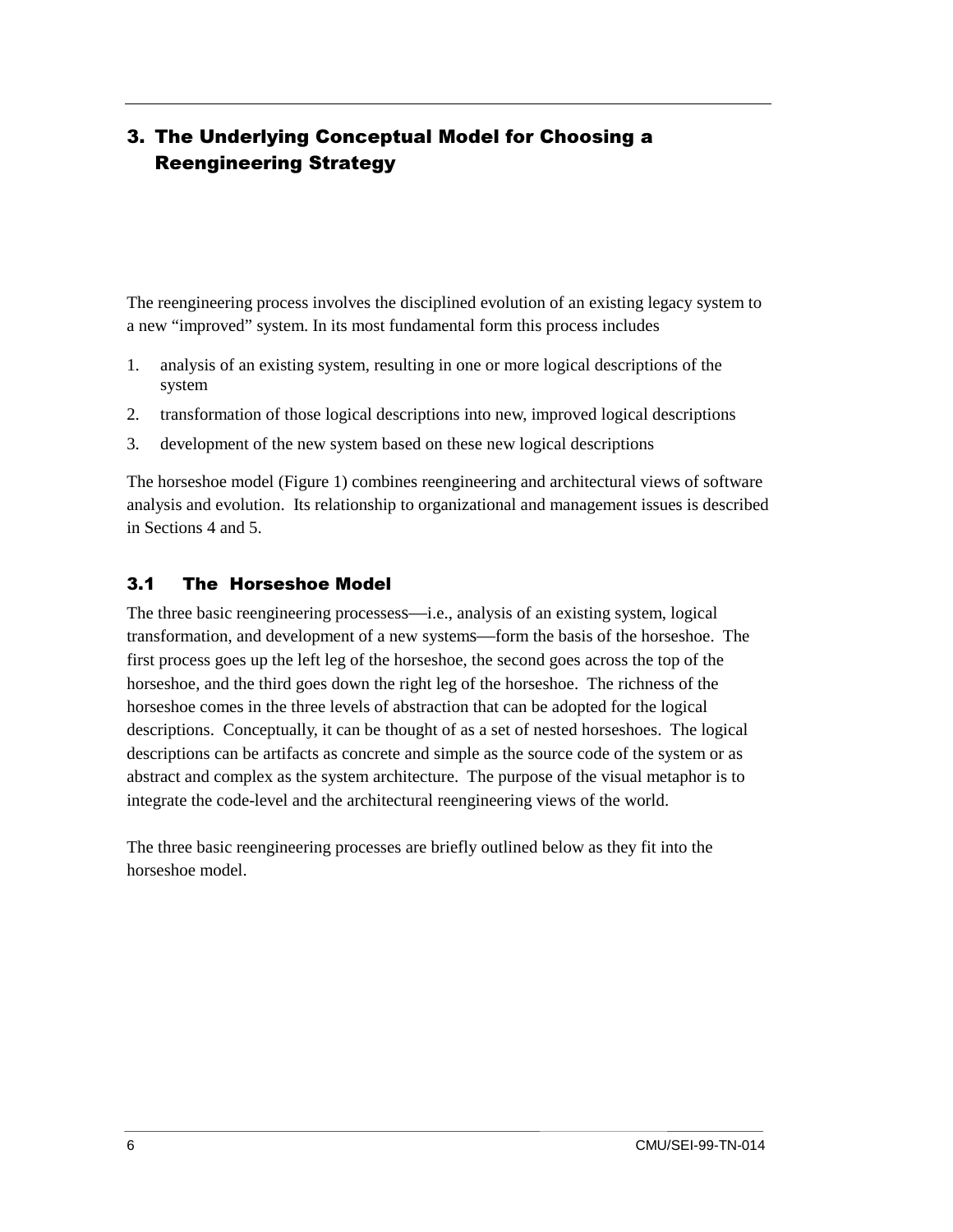<span id="page-14-0"></span>

Figure 1: Horseshoe Model for Integrating Reengineering and Software Architecture Views

In its purest and most complete form (represented by the large outlined arrows), the first process recovers the architecture by extracting artifacts from source code. This recovered architecture is analyzed to determine whether it conforms to the as-designed architecture. The discovered architecture is also evaluated with respect to a number of quality attributes such as performance, modifiability, security, or reliability.

The second process is architectural transformation. In this case, the as-built architecture is recovered and then reengineered to become a desirable new architecture. It is re-evaluated against the system's quality goals and subject to other organizational and economic constraints.

The third process of the horseshoe uses Architecture-Based Development (ABD) [Bass 99] to instantiate the desired architecture. In this process, packaging issues are decided and interconnection strategies are chosen. Code-level artifacts from the legacy system are often wrapped or rewritten to fit into this new architecture.

As mentioned earlier, the trip around the outside of the horseshoe represents the most abstract and purest form of reengineering. In practice there are two additional shortcuts that cut across the horseshoe and that enable one to get from the as-built system to the as-desired system. These "shortcut" paths across the horseshoe can represent pragmatic choices based on organizational or technological constraints, such as reengineering tools available. In these cases our analysis process does not result in the system architecture representation, but in lower level artifacts that may be closer to the source code than the architecture.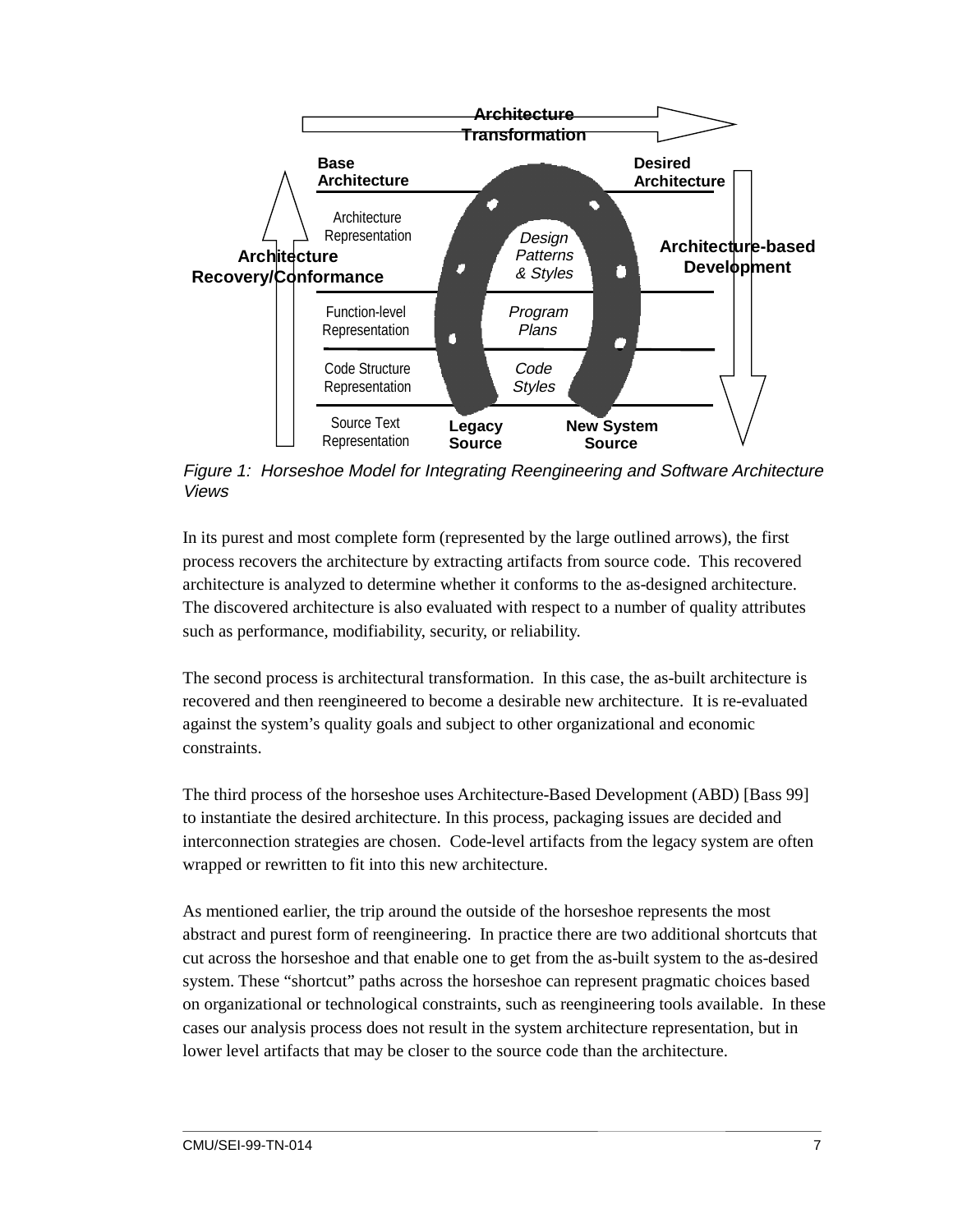#### 3.2 Three Levels of the Horseshoe

There are three levels of the horseshoe:

- 1. "Code-Structure Representation," which includes source code and artifacts such as abstract syntax trees (ASTs) and flow graphs obtained through parsing and rote analytical operations.
- 2. "Function-Level Representation," which describes the relationship between the programs functions (calls, for example), data (function and data relationships), and files (groupings of functions and data).
- 3. "Concept" level, which represents clusters of both function and code level artifacts that are assembled into subsystems of related architectural components or concepts.

The complete model has transformations not only at the architectural level, but also at two subsidiary levels as well. Next we will provide some simple examples of transformations at each level.

#### **Source Level**

At the source level there are actually two sub-levels, textual (or string-based) transformations and transformations based on the syntax tree. While some reengineering approaches distinguish between "1A" textual (syntactic) and "1B" AST-based (semantic) transformations, the horseshoe model considers them both in the context of code-structure. We will refer to these two sub-levels as level 1A and level 1B, respectively.

#### *Textual Transformations*

At level 1A the textual transformations are done through various simple string matching and replacement approaches. For example, many of the Year 2000 (Y2K) remediation efforts look for patterns in the source code that represent manipulation of two digit year representations (for example, 99 for 1999) and then replace them with code that manipulates four digit dates. Very simple tools that perform matching and replacement handle this type of task. Other examples include textual transformations of names or keywords when porting a system from one platform or operating system to another. Level 1A transformations are relatively simple, straightforward, and inexpensive relative to tool support or personnel support. They are chosen by organizations when the problem is sufficiently simple, or when a "quick and dirty" result is required.

#### *Syntax Tree Transformations*

At level 1B code-structure transformations based on syntax trees (AST-based transformations) support changes that are immune to surface syntax variations. Thus, the source code representation is independent of the expression syntax or the way that programming languages represent numbers. Code-structure transformations based on syntax trees are often used to do ports to a new implementation language (e.g., COBOL to  $C_{++}$ ) or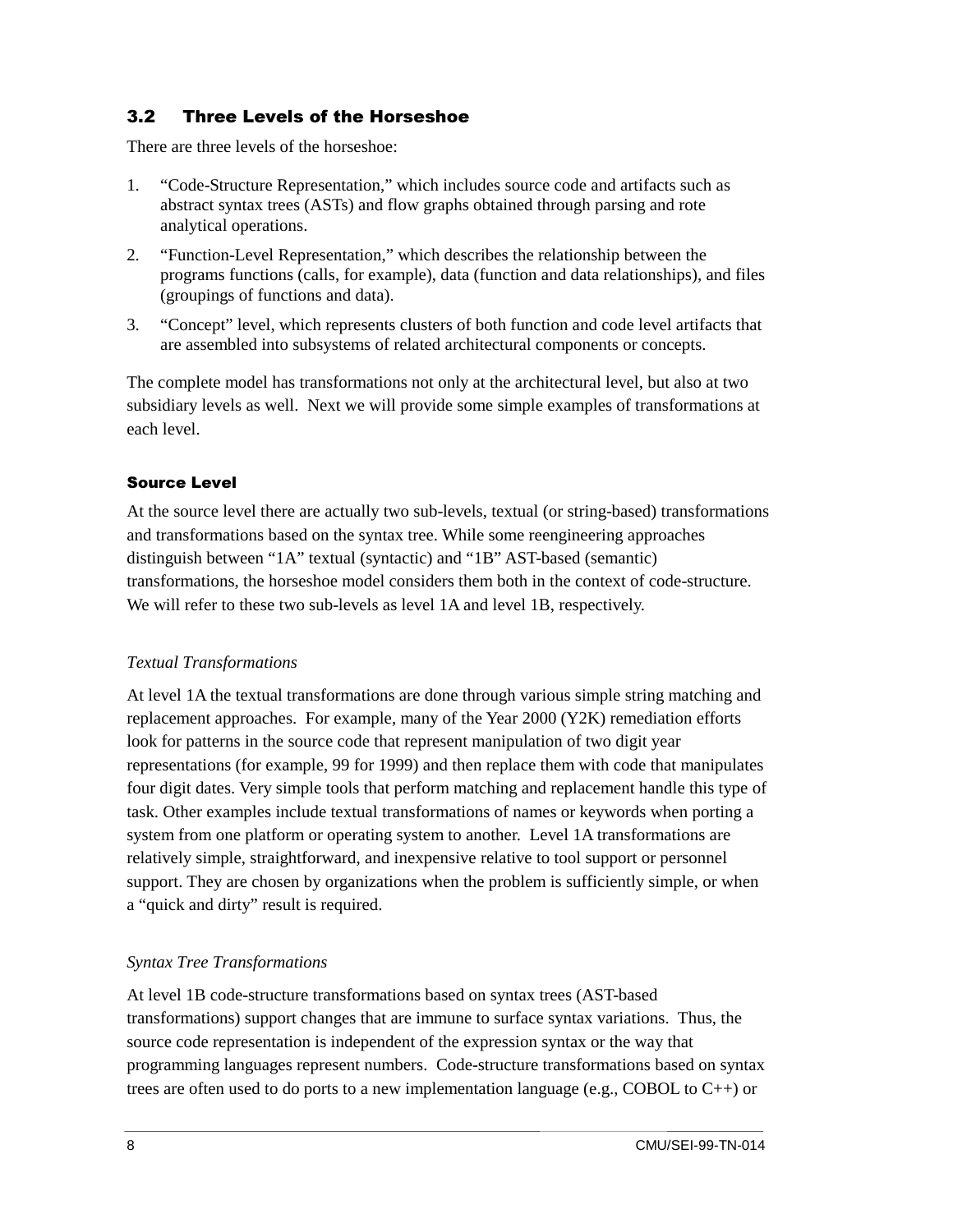to automatically make changes to the code (e.g., more sophisticated approaches to the  $Y2K$ problem).

#### **Function Level Transformations**

Function level transformations (level "2") have to do with repackaging of functionality (e.g., moving from a functional design to an object-oriented design or moving from a relational database model to an object database model). Wrapping, the encapsulation of a given module of functionality for a different contextual environment, is an example of a functional level transformation. Functional level transformations go beyond simple code-structure transformations, but do not go as far as architectural transformations. They are chosen when large units of functionality can be salvaged by placing them into a new context.

#### **Architecture Level Transformations**

Architectural level transformations (level "3") involve changing the basic building blocks of the architecture. These include the basic patterns of interaction including the types of components, the connectors used, the allocation of functionality, and the run-time patterns of control and data exchange. The architectural level is the most abstract and far reaching of the transformations. Architectural level transformations are made when major structural change is called for due to major modifications or major deficiencies in the legacy system. Level 3 transformations generally call for major commitments of time and resources, but also reap the greatest benefits as discussed in Section 4.

#### **Interaction Between Levels**

Code-structure transformations can take place without functional level changes or architectural changes. In addition, functional level changes can take place without architectural changes. The lower level transformations support the upper level transformations. With these multi-level views of transformations, architectural transformations are normally the context in which lower level transformations take place. However, upper level transformations do not support lower level transformations because the lower-level transformations can take place independently of upper-level transformations. In fact, one of the primary purposes for the horseshoe model is to raise the level of abstraction and bring architectural notions to the task of reengineering.

As an example of how these levels interact, consider the migration of a client/server architecture to a CORBA-based architecture. This is a change that cannot take place only at the code-structure level or even the functional level because the basic building blocks and connections between those building blocks are going to change. However, at the functional level there can be opportunistic wrapping strategies to use existing portions of the code in a new context. At the code structure level there can be changes to support different programming languages or different computing platforms.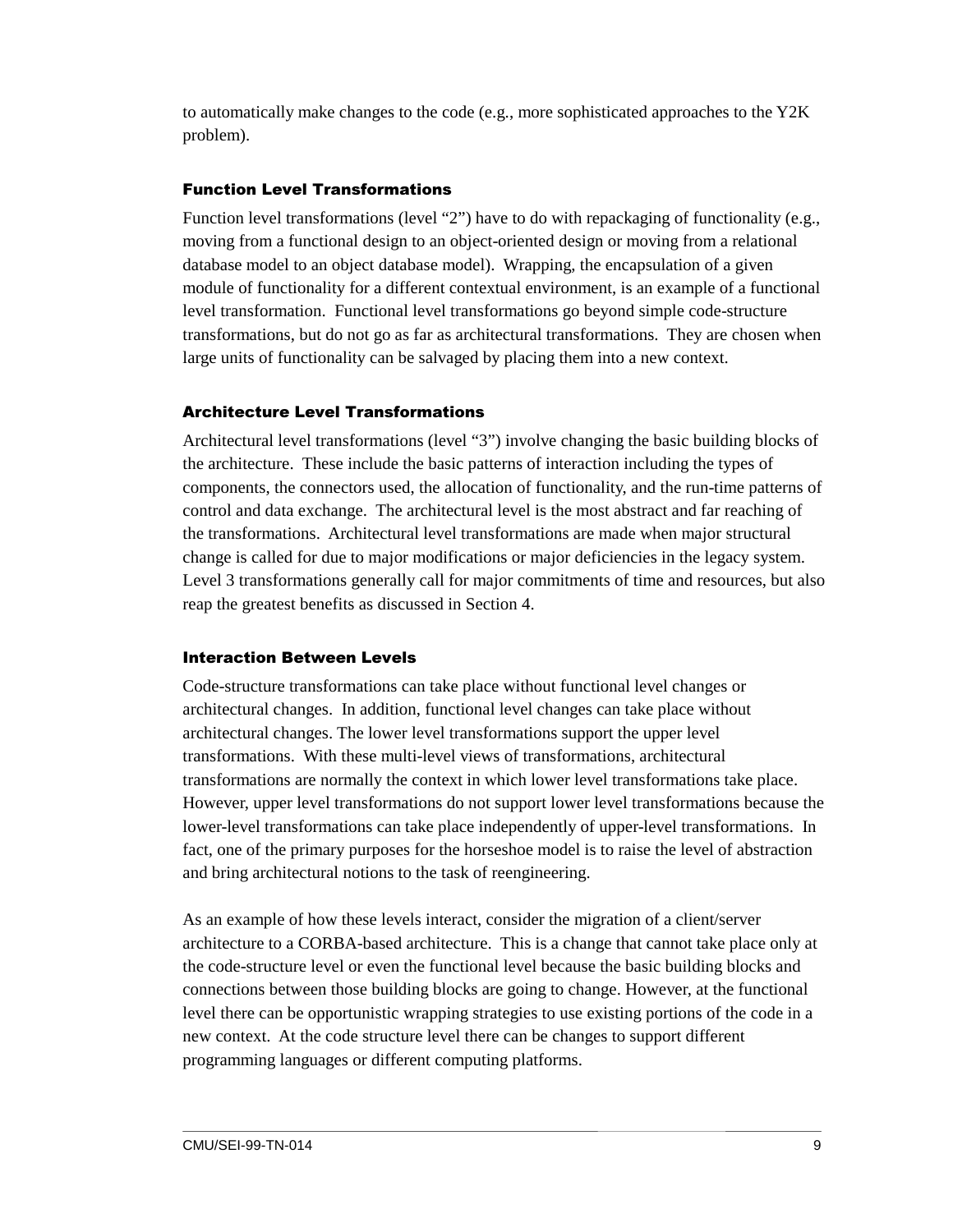#### 3.3 Implications of the Horseshoe Levels for Reengineering

Significant system understanding, as well as architecture expertise, is required to move up levels of abstraction in the horseshoe. At level one, the system source code (or the syntax tree) is the primary source of information. The source code is usually available and the compilers used to translate the source code can produce syntax trees. Very little architectural information is required and very little architectural expertise is needed.

As we go to levels two and three, the information is more abstract. If it exists at all, it exists in system documentation or in the head of the architect. At levels two and three, the asdesigned system may not match the as-built system. The extraction process involves interaction with experts and analysis of source code. The extracted "base architecture" is then mapped to the extracted source information. This often demonstrates the gaps which have evolved between the "expert" view of a system and its realization.

At the architecture level, OAR has two possible goals:

- 1. validation of implementation against design
- 2. migration from an old design to a new one

On the one hand, architectural analysis can reassure an organization that existing nonfunctional quality analyses are valid by recognizing conformance between implementation and described architecture. On the other hand, it can support the process of migrating from an old architecture to a new one that embodies new quality tradeoffs.

While Figure 1 describes the underlying horseshoe model, the OAR method will, at an abstract level, support the explicit mapping between layers. Existing reengineering techniques can now be seen as "transformations" across layers, sometimes bridging higher layers, and sometimes failing to do so.

OAR provides its greatest value when a new architecture is developed. In this case the new architecture is populated with the artifacts from the "as-recovered" legacy architecture, and a new system is instantiated using the techniques of Architecture-Based Development.

OAR will explicitly detail all the options for reengineering at each level of the horseshoe within the organizational context.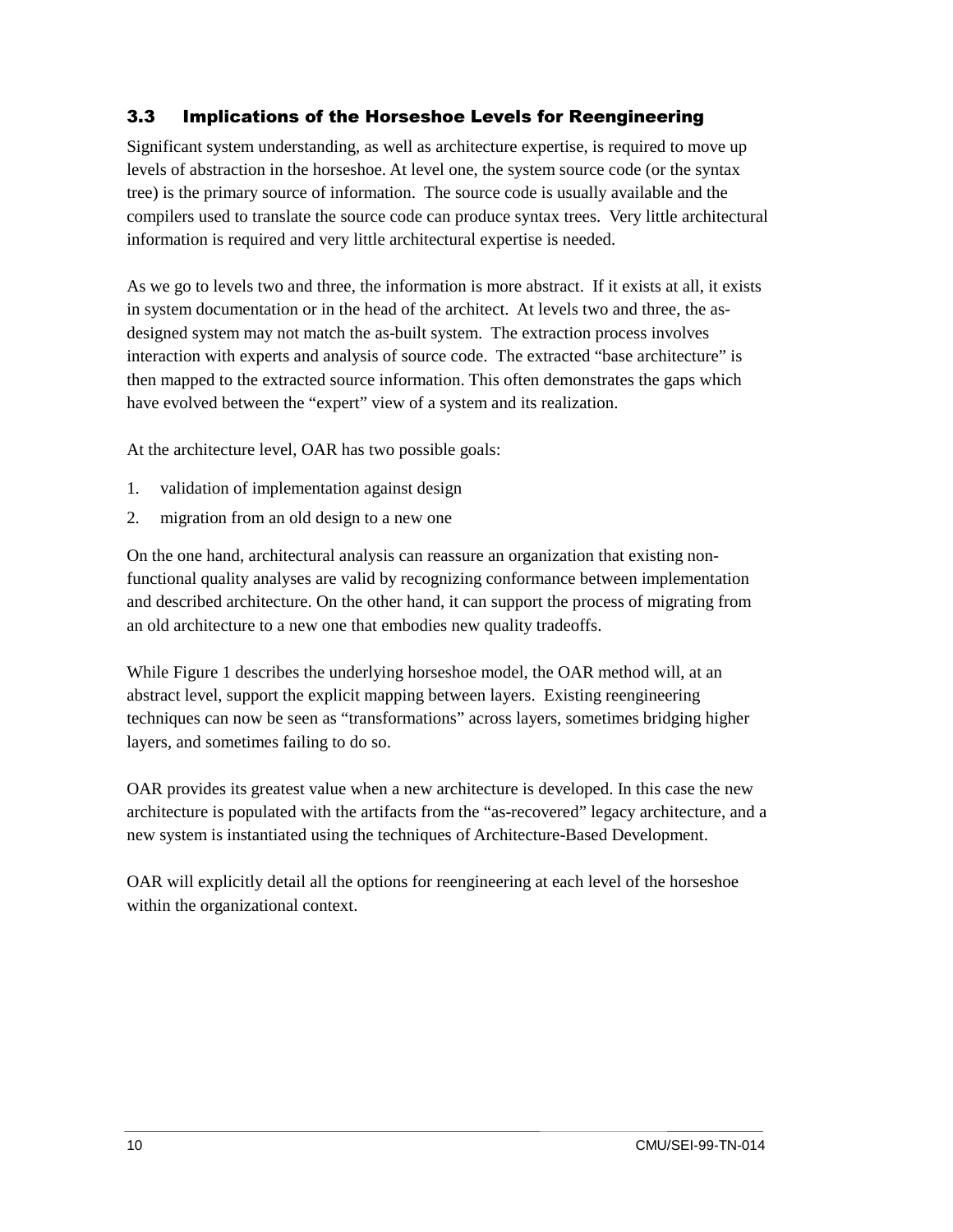### <span id="page-18-0"></span>4. Reengineering Strategies and Options

In an ideal world, reengineering efforts would look quite different from the way they look in the real world. In the ideal world, organizations would have unlimited time, money, skills, and tools available and would have the flexibility to implement the maximum functionality with the best performance, reliability, availability, and security. OAR is only necessary in the real world where there are engineering, organizational, and financial constraints placed on the problem of moving from an existing system to a "better" one.

The application of reengineering technology to the task of architecture recovery and reconstruction is relatively new. There have not yet been efforts to address precisely when or how to use these techniques. In addition, the differential costs, risks, and rewards associated with architecture reconstruction or with more traditional approaches to reconstruction have not been assessed. As a result, many current efforts have taken place below the level of architecture reconstruction. In this section we will explore the range of choices that will be part of an OAR.

The articulation of tradeoffs for making decisions is critical, but there has not been any codification of the technical and organizational issues relevant for making informed choices. Several simple sets of options that correspond to the three levels in the horseshoe representation (starting from the bottom up) include

- simple source code transformations such as those widely used to address Y2K problems
- both "black box" (wrapping approaches ) and "white box" redesign of functional code structure of individual components to accommodate new or modified requirements
- moving to an architectural level of understanding in order to develop core assets for a product line

The first alternative is relatively low-cost and requires the least knowledge about the legacy system and a relatively small amount of skill and organizational sophistication. These are the primary reasons that it is generally chosen for Y2K problems. The second alternative requires a greater understanding of the application (at least at the system interface level) and moderate skill and tool capabilities. The third alternative requires the greatest amount of knowledge about the architecture of the legacy system and requires highly developed skills and organizational sophistication. It is most desirable for organizations moving to product line strategies.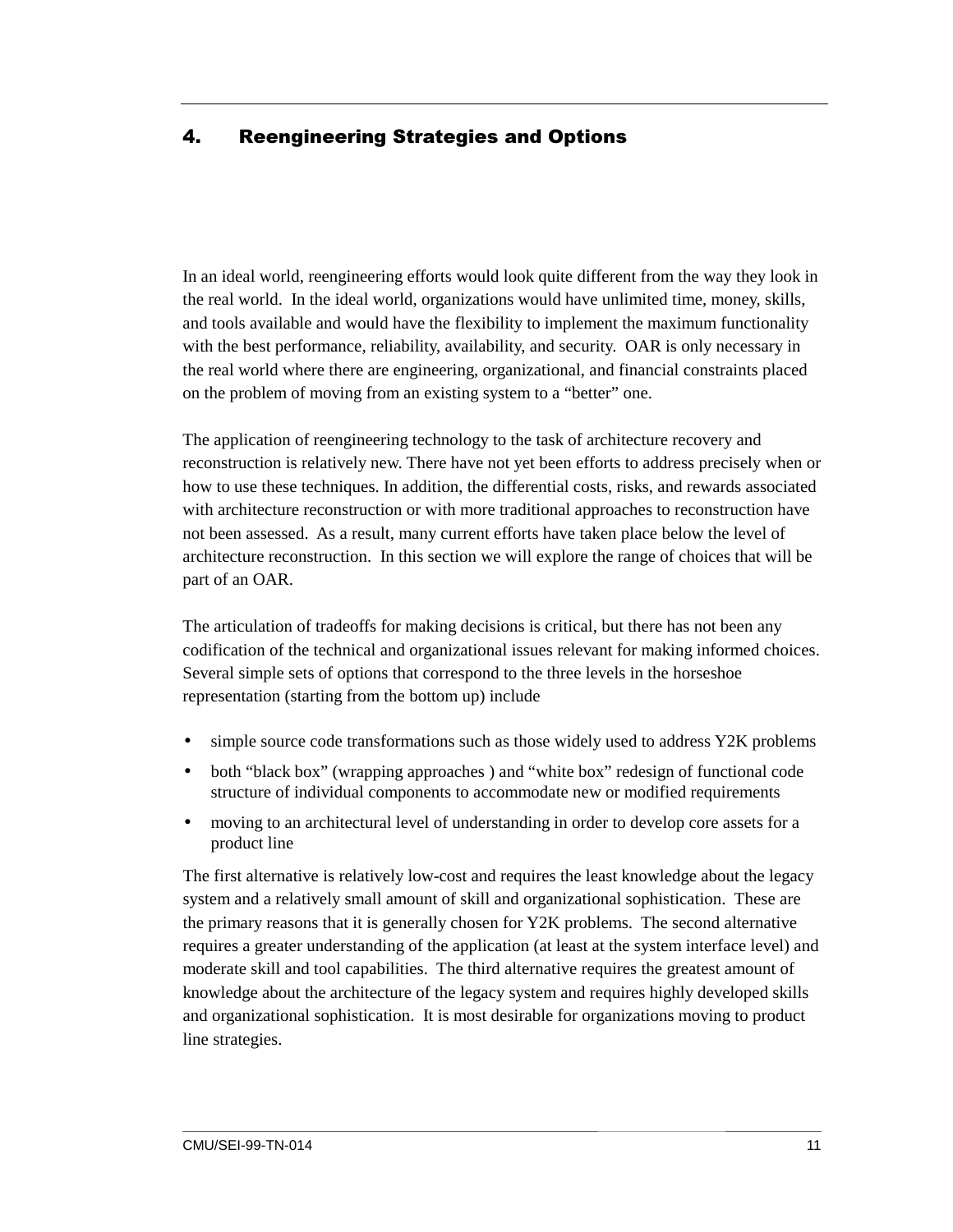#### 4.1 Overarching Considerations

If the goal is simply to replace a legacy system with one that has improved functionality or better performance, then modest means can often be employed with no ancillary benefits. If the goal is to start a product line then more deliberation is necessary. A product line is defined as a group of products sharing a common, managed set of features that satisfy the needs of a selected market or mission area. Product line practices incorporate techniques for finding and exploiting system commonalities and for controlling variability and then incorporating them as standard software engineering practices. The SEI has developed the Framework for Software Product Line Practice [Clements 99] to codify the software engineering, technical management, and organizational management techniques for successful product line practices. Inherent in this framework is the assumption that products do not start as "greenfield" development, but rather they evolve from legacy systems.

Specific to reengineering, Bergey describes a broad set of enterprise-wide management and technical issues [Bergey 97]. This work provides a characterization of the global environment in which systems evolution takes place and provides insights into the activities, practices, and work products that shape the disciplined evolution of legacy systems. It identifies important global issues early in the planning cycle and provides checklists for testing progress. The OAR will draw on this work, as well as the work of Woods [Woods 99], to formulate decision-making guidance for different types of circumstances.

The following sections discuss circumstances where different types of transformations at the three levels of the horseshoe are applied.

#### 4.2 Code Structure Transformations

When are code structure transformations appropriate? They are appropriate when

- no structural changes at the architectural level are anticipated or desired
- the source code is the primary artifact and little or no architectural information is present
- cost and time are severely limiting constraints
- organizational and technical sophistication is limited
- the risks of structural change outweigh the benefits

What are some of the major issues for code structure transformation?

- the ability to use tools for manipulation of text and syntax trees
- availability of programmers
- being able to isolate the required changes to a specific set of components/code segments
- regression testing based on legacy system
- configuration control of source code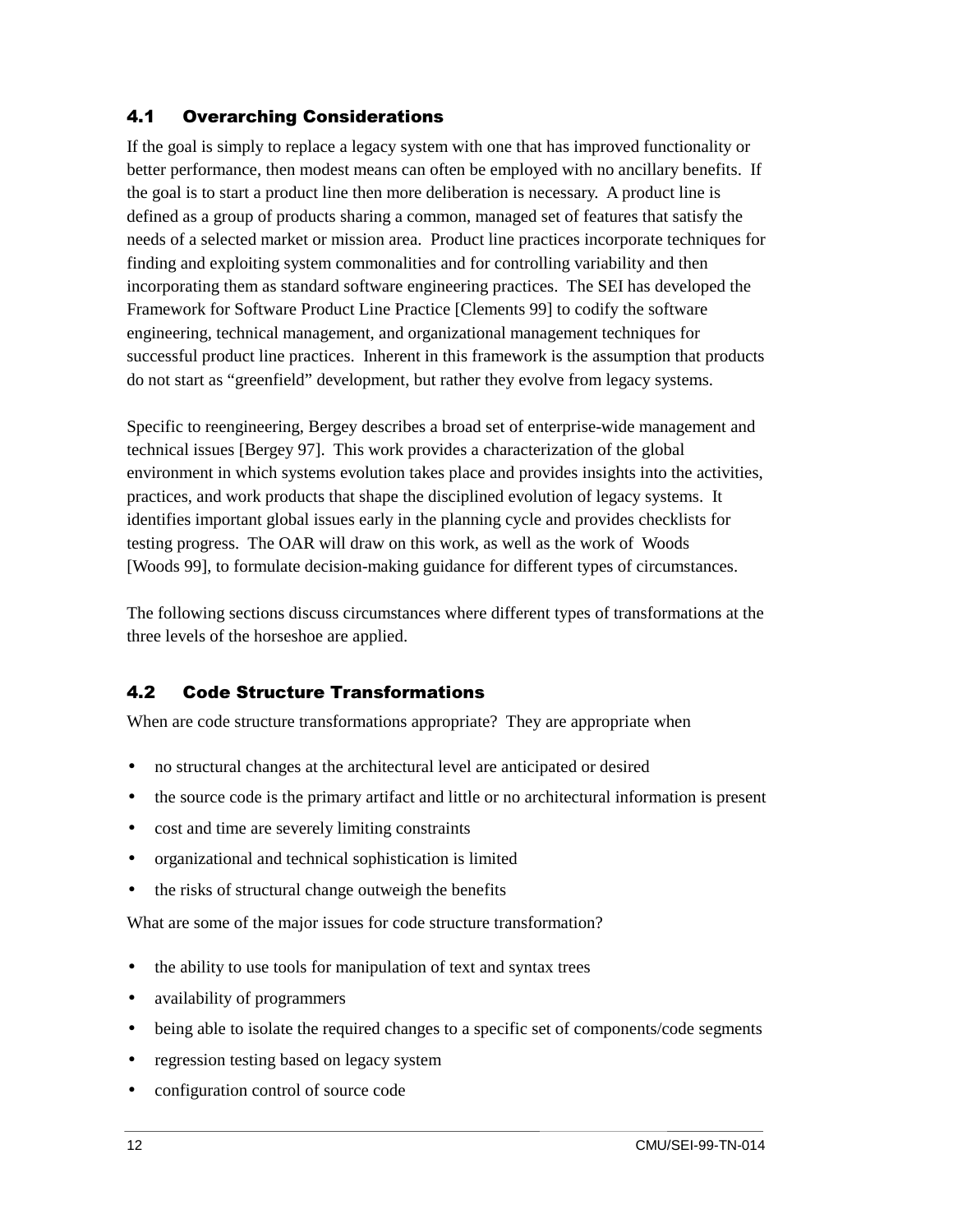Code structure transformations are the "quick and dirty" form of software evolution. They are often associated more with maintenance activities than with reengineering activities. If the software is old and "crufty" and none of the original designers is around to explain the structure of the code, this may be the way to evolve the system. The Y2K problem is the perfect example. The problem has not gained attention because it is a particularly complex problem. Rather, it has gained attention because it is so pervasive. A whole industry has grown up around the simple problem of making fairly simple local changes to code that is, in many cases, decades old. In fact, because of the Y2K problem, some significant strides have been made in the program understanding tools available for reverse engineering at the lowest level of abstraction [Tilley 98].

It should be noted that with this limited approach, if you start with stovepipe software you retain stovepipe structures. If the software started out as brittle, it remains brittle. If it is unstructured and undocumented, it remains unstructured and undocumented. In short, there is very little rehabilitation that takes place for software that is transformed in this way. At most, there may be some additional low-level information about the components and a better sense of configuration control as a result.

#### 4.3 Function-level Transformations

When are function-level transformations appropriate? They are appropriate when

- some structural changes are necessary
- stucture of the systems and their interfaces is well documented or can be extracted
- cost and time are moderately limiting constraints
- organizational and technical sophistication is moderate
- the risks of structural change are moderate

What are some of the major issues for function-level transformation?

- tools for recognizing modules and interfaces
- availability of system analysts and programmers
- mining of assets for reuse
- wrapping of mined assets

Functional-level transformations are a medium-level approach to code transformations that are often associated with changes in technology while maintaining basic functionality. Whether changing to a new database system, changing from a functional to object-oriented paradigm, changing from client-server to object request broker, or changing from off-line processing to electronic commerce, some structural change is required, primarily in the interfaces to subsystems. To make functional-level transformations, the structure of the system must be understood—at least at the interface level. It may be possible to "wrap"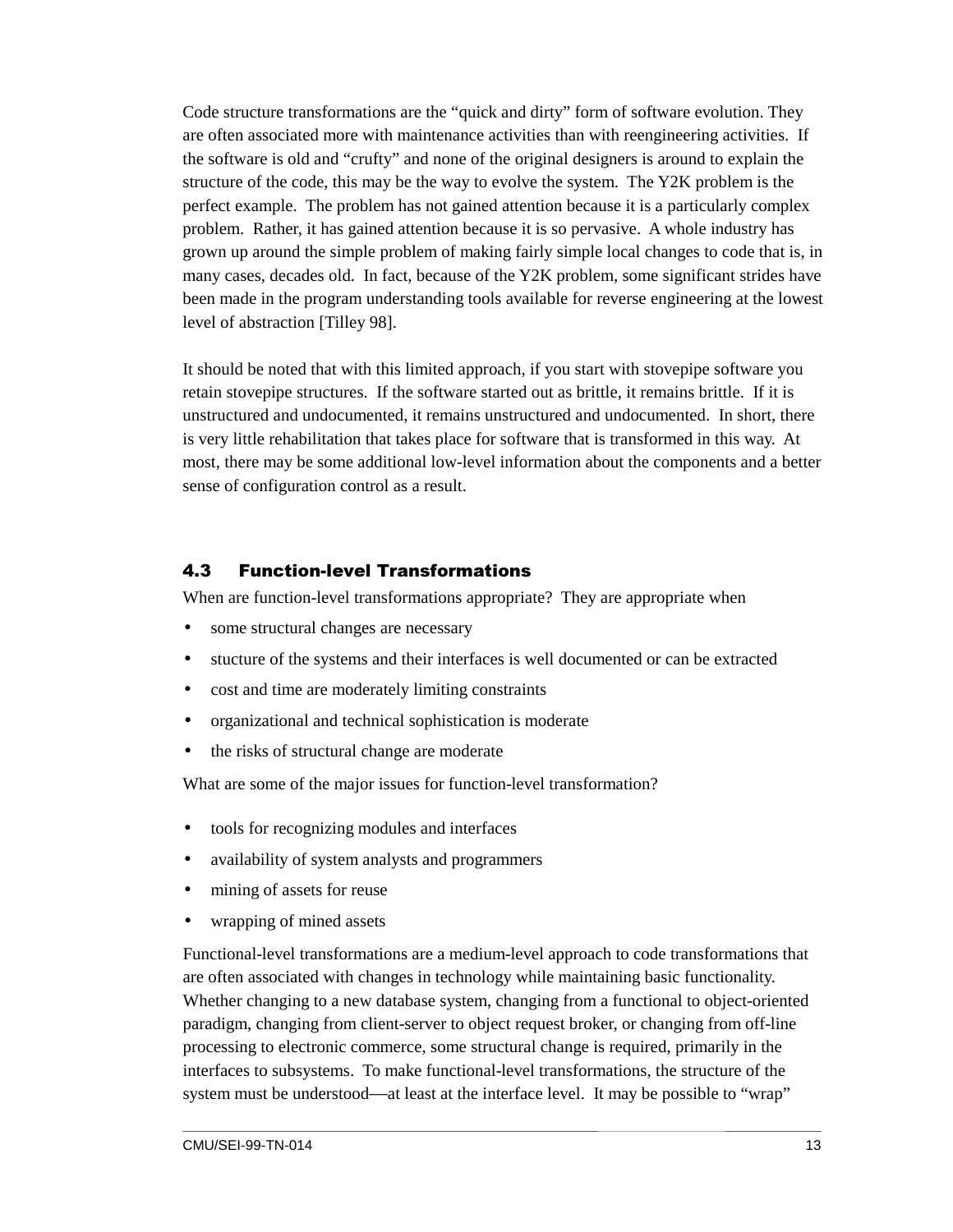modules of functionality when the internals are not well understood for use in another context. Some of the issues associated with functional-level transformations are discussed in *Approaches to Legacy System Evolution* [Weiderman 97].

Functional-level transformations start to provide some major benefits. Software has been restructured for different purposes. The changes are more than cosmetic changes. In fact, the changes can be precursors to more substantive architectural changes. Software becomes easier to maintain. In comparison to code-level changes, the mined and rehabilitated assets become better structured, better documented, and provide more clearly defined and more general interfaces.

#### **4.4 Architectural Transformations**

When are architectural transformations appropriate? They are appropriate when

- product line aspirations are high
- system architecture is well documented or derivable with the help of a system architect
- cost and time are not severely limiting constraints
- organizational and technical sophistication is high
- the business case risk of continuing to maintain stovepipe systems is greater than the risk of developing product lines

What are some of the major issues for architectural transformations?

- tools for extracting architecture and recognizing quality factors
- availability of system architects, analysts, and programmers
- mining of assets for product line core assets
- architecture-based development

Many companies are finding that the only way that they can compete in a software-intensive business is to find solutions that they can reuse at a high level of abstraction. This is not component reuse, but reuse at the level of software architecture. Software architecture recovery is the first step toward developing a core set of assets that can be used in Architectural Based Development.

The SEI has several methods and tools that can assist in architecture recovery. The Architecture Tradeoff Analysis Method<sup>SM</sup> (ATAM<sup>SM</sup>) [Kazman 98] is a method that draws together all the stakeholders of a particular software system using scenarios to analyze the architecture with respect to multiple quality attributes. It is a people-oriented, rather than tool-oriented, approach. "Dali," on the other hand, is a powerful, integrated tool set that works with source code as well as the system architect to extract the essence of the system architecture [Kazman 97].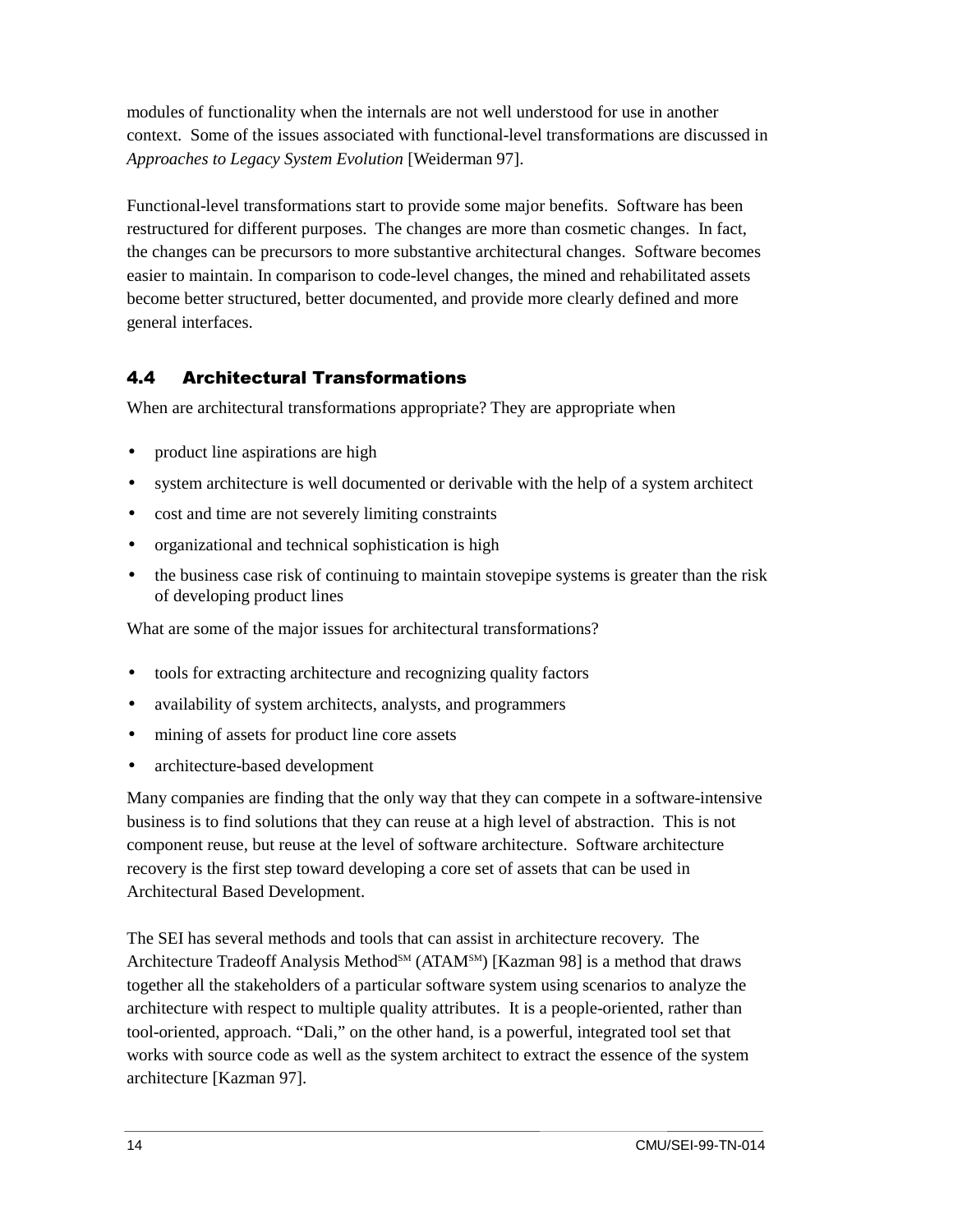More recently an approach has been developed to identify and catalog architectural styles using Attribute-Based Architectural Styles (ABASs)<sup>1</sup>.

One aspect peculiar to the risk-reward structure of architectural transformation is that mined assets, just as newly developed assets, can be sub-optimal for specific tasks as compared to single system use. What is important for mined architectural assets, just as for newly developed assets, is that they are optimal for the product line over the long term, not optimal for one particular product. This optimality covers not only an asset's performance, but particularly its maintainability over time and its suitability over time for the entire product line.

#### 4.5 Assessing the Alternatives of the Horseshoe

The horseshoe model is not a replacement for reengineering or architectural analytic techniques, but rather a description of how they are complementary in the process of controlled software evolution. It emphasizes that one size does not fit all situations and organizations. The leverage gained from the combination of powerful "low-level" reengineering tools and "high-level" analytic models can be seen from the combination of the architectural methods and tools described above. Analysis efforts demonstrate that new system quality tradeoffs can be "engineered-in" if one considers the non-functional qualities carefully in the architectural design of a system (or re-design of a legacy system). Bergey's work [Bergey 97] provides guidance on organizational and technological alternatives for those considering large-scale system reconstruction efforts.

The synergy between these views is demonstrated in the promise of emerging tool sets, such as Dali, that utilize traditional reengineering analysis in service of architectural reconstruction, representation and architecture-based development activities. Mining of assets at the architectural level has strong potential for gaining leverage from existing systems, as well as for forming potential core assets for a product line.

Only by assessing all the risks and rewards of the various techniques, methods, and tools can the proper engineering tradeoffs be assessed and evaluated. This will be the challenge of OAR.

 $\overline{1}$  Klein, M. & Kazman, R. *Attribute-Based Architectural Styles* (CMU/SEI-99-TR-022). Pittsburgh, Pa.: Software Engineering Institute, Carnegie Mellon University. Expected publication date: November, 1999.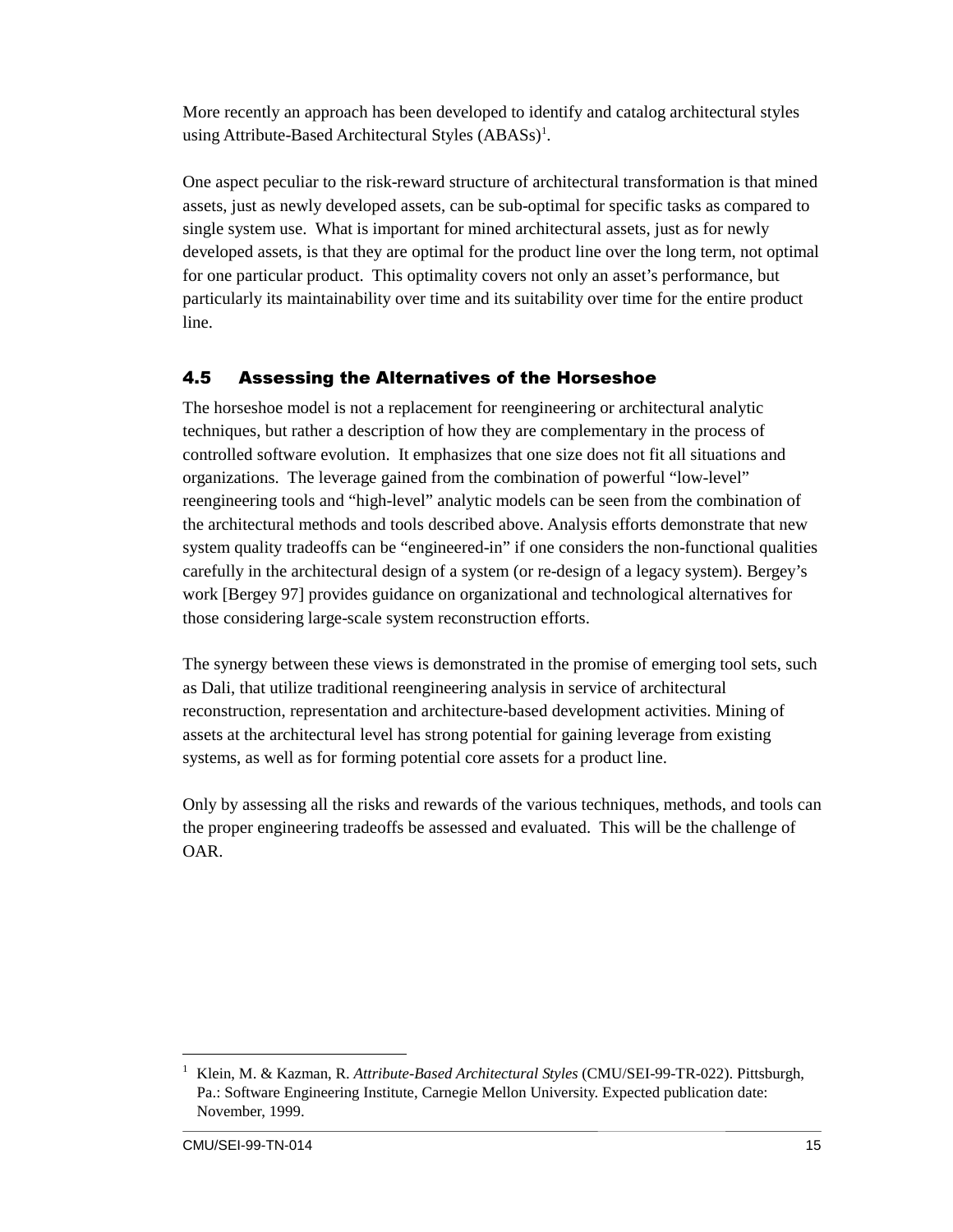#### <span id="page-23-0"></span>5. Applying the OAR Method

OAR can be used for two different reengineering purposes:

- 1. to evaluate a proposed reengineering strategy
- 2. to explore candidate reengineering options

Both of these rely on analyzing reengineering options corresponding to the three levels of analysis, in the horseshoe representation (described in Section 3).

The horseshoe model provides a common frame of reference for organizing and obtaining the essential information needed to guide the decision making process. For each of the three levels of analysis, OAR will identify approaches that reflect proven practices applicable to the particular level. These options may include traditional as well as novel reengineering approaches extracted from successful case studies.

At the less abstract levels of analysis, options will be better defined, such as in the case of Y2K remediation for which solutions abound. These solution approaches reflect traditional reengineering techniques that are representative of the current state of reengineering practice. At the more abstract levels of analysis, options may not be as well codified because architecture reconstruction and architecture evaluation are leading edge technologies that are still evolving. In general the less abstract level levels tend to be more "tool oriented" while the higher levels are more "expertise-oriented."

There will be cases where the architecture may not be recoverable because of the lack of expert knowledge and pertinent documentation. This applies to the as-designed architecture and the as-built architecture of the legacy system. In such cases, the reengineering options at the architecture level will not be implementable by the practitioner and may preclude being able to effectively reengineer the system. From a product line standpoint, it may also preclude, or severely limit, the mining of the legacy system(s) to obtain start-up core assets. The importance of obtaining such insights—early in the reengineering processs—before full-scale implementation begins cannot be over emphasized.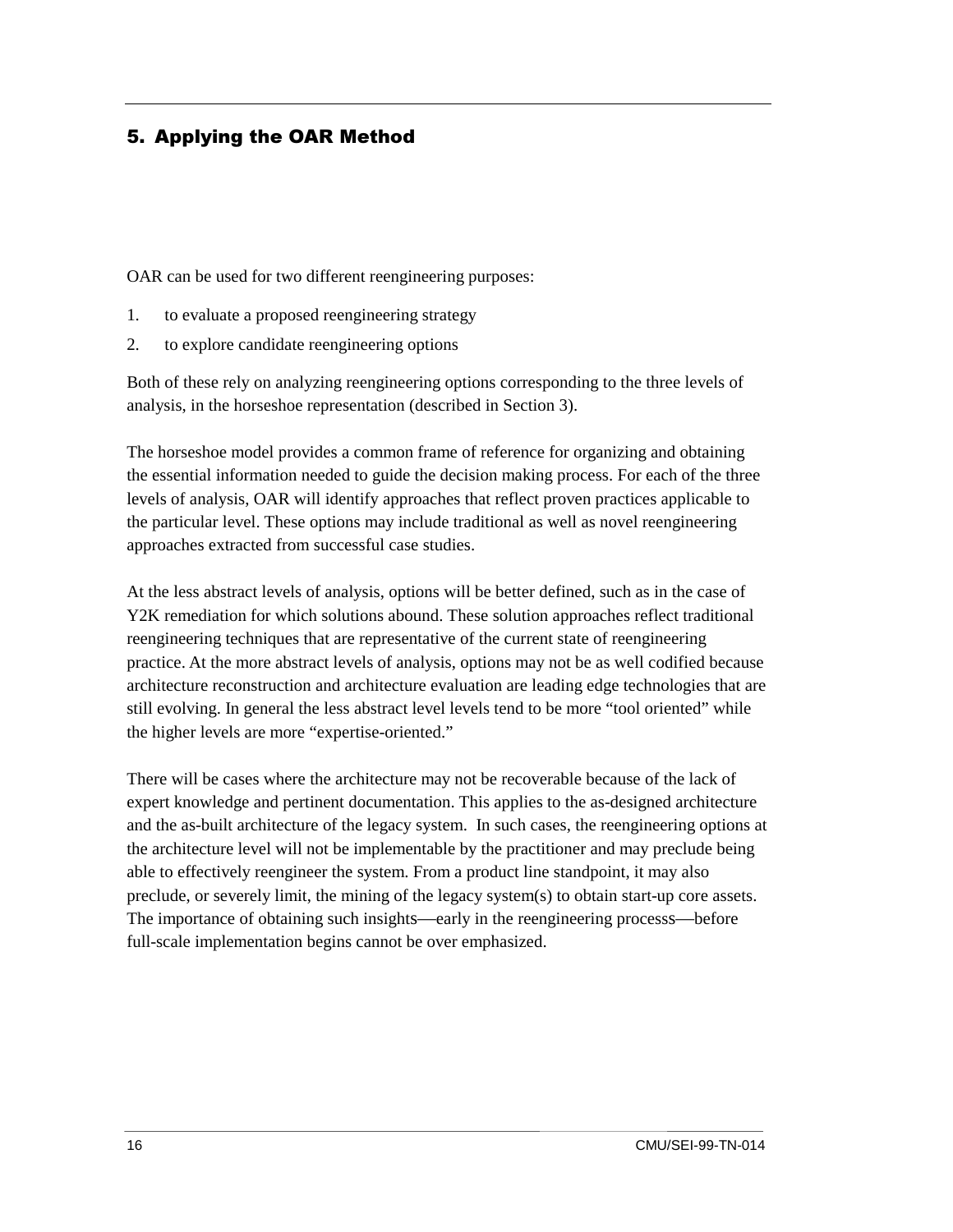## <span id="page-24-0"></span>6. Conclusion and Next Steps: Integrating Contextual **Tradeoffs in OAR**

In evaluating candidate options and selecting a reengineering strategy, there are not only technical tradeoffs, but tradeoffs involving organizational and programmatic considerations. OAR will codify organizational and programmatic issues associated with each of the options to guide the reengineeering decision making process. The codification of these issues can be expressed in terms of the prerequisites, constraints, risks and rewards, and other guidelines that apply to a specific option. OAR will outline these factors across the three levels of analysis. This will assist a practitioner in making informed choices about the appropriateness of using a specific option, or set of options.

The objective is to identify choices, illuminate benefits and risks, and provide insight into the implications of selecting a particular option. By considering these factors across the three levels, a practitioner can obtain a "big picture" view of a candidate reengineering approach. This information can provide the technical basis for

- determining which reengineering options are feasible and their potential impact
- establishing the advantages of one approach over another in a particular business context
- determining when it may be more advantageous to adopt an acquisition-based approach versus development-based approach
- developing a business case for reengineering

One of the challenges facing OAR is *to integrate these contextual factors in assisting a practitioner in resolving the overarching considerations leading to selecting a particular reengineering strategy.* The type of high-level organizational and programmatic issues that practitioners need to consider in their decision making include the following:

- *1. Time and schedule considerations*
- How quickly do you need it?
- How much are you willing to give up to get it that quickly?
- Do the selected options allow for reengineering in discrete increments (each providing increasing capability) to "buy time" before the entire effort must be completed?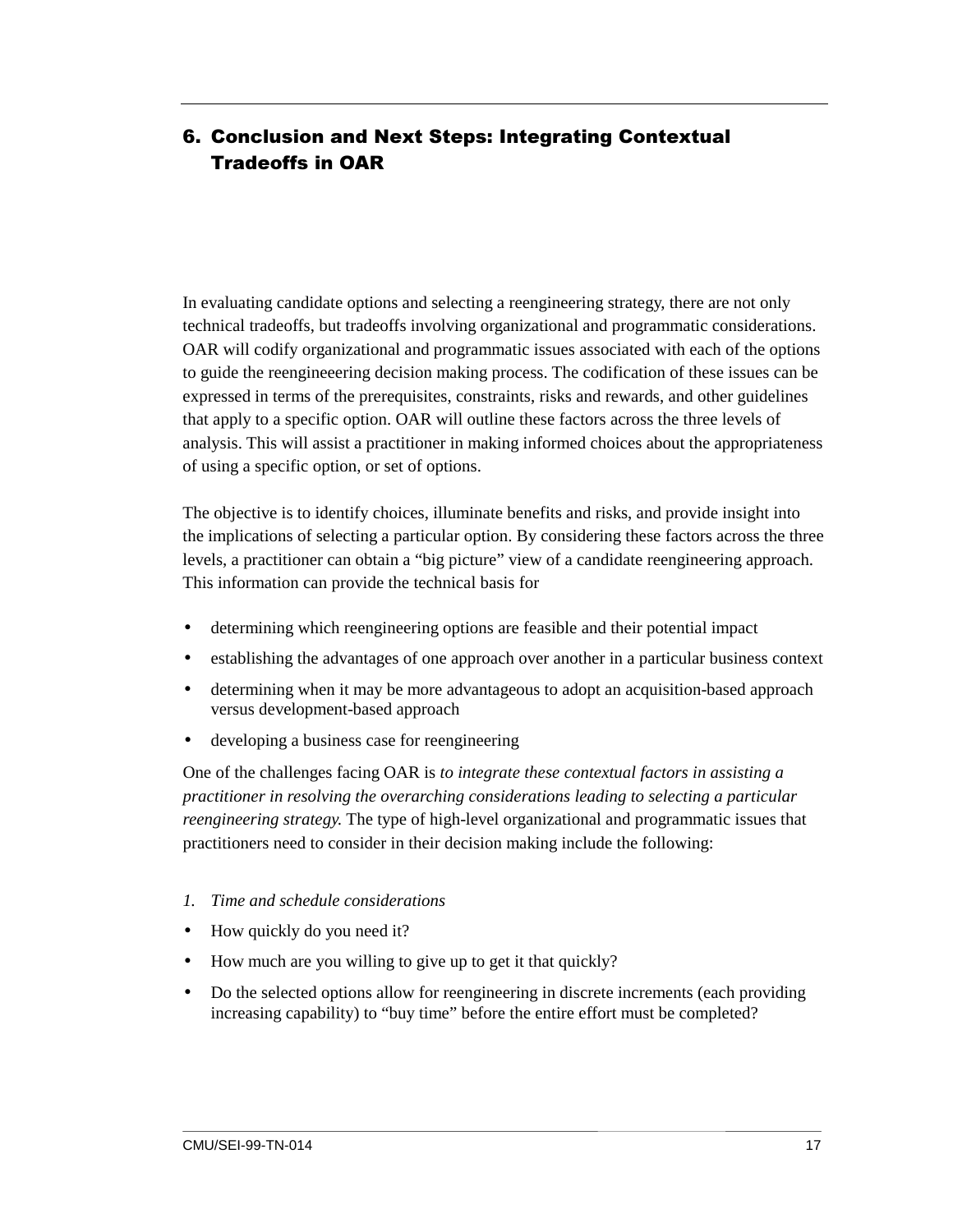- *2. Cost considerations*
- Is adequate funding available?
- Is there a cost allocation for each improvement?
- Can funding be tied to achieving pre-approved "system capability" milestones?
- What approach will yield the best value (e.g., Total projected savings/total cost)?
- What are the relative costs of continuing with the legacy system?
- *3. Risk considerations*
- Are the risks associated with the overall approach acceptable?
- Can choosing another option or set of options substantially reduce risk?
- Can the risks be mitigated in a cost effective manner?
- In a worst case scenario, do any of the options involve potentially catastrophic risks?
- Can the acquisition of products or services reduce risk?
- *4. Organizational sophistication*
- Is a suitable supporting infrastructure in place?
- Are defined and repeatable processes in place to support the selected options?
- Is there product line expertise?
- Is there architectural expertise?
- Is there reengineering tool expertise?
- Are there ample in-house resources?
- Acquisition expertise?
- *5. Political climate*
- Is there a strategic plan and a realistic set of goals and objectives?
- Is there high-level support for long-term solutions?
- Are the resources for re-architecting viewed favorably?
- Are risks linked to program impact?
- Is the selected approach commensurate with stakeholder needs?
- *6. Product line aspirations*
- What is the lifetime of the product?
- Is the domain well understood?
- Is there a need for multiple versions of similar products?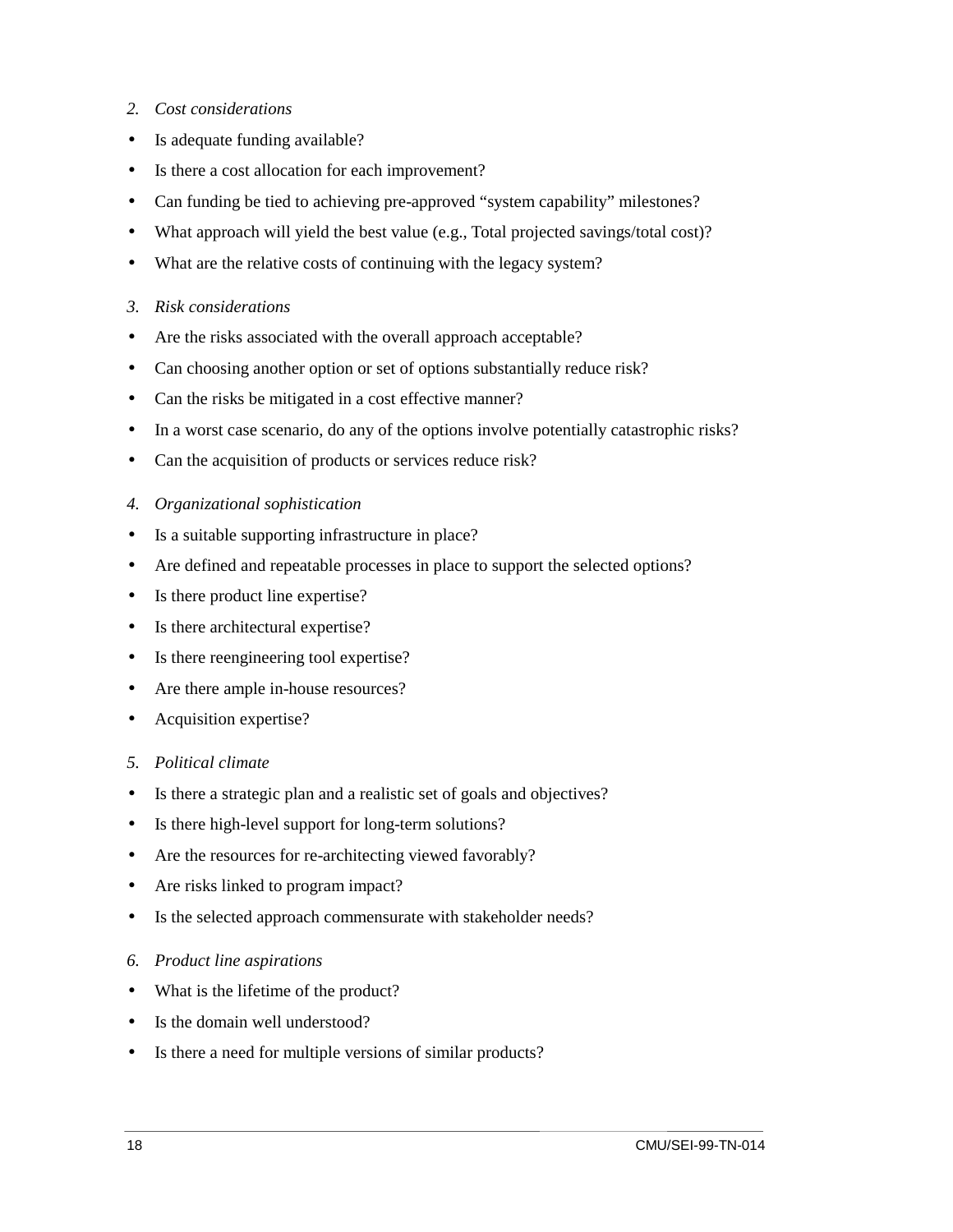- Are the commonalities and variabilities well understood?
- Can funds be effectively pooled across participating projects?
- *7. Contextual considerations*
- What is an appropriate juncture (e.g., the interface and iteration means) between OAR and those activities that typically fall under (reengineering) project planning?

In conclusion, we have taken a powerful technical model that characterizes reengineering approaches at different levels of analysis. Based on this model we have outlined a reengineering decision aid, "OAR," that uses technical, management, and organizational insights in providing a structured and coherent method for making practical reengineering choices. This technical note outlines the basic approach and issues of OAR. These concepts will evolve and be validated through ongoing work with organizations. The approach will be disseminated through technical notes and guides over the next several years. These types of issues and tradeoffs will be addressed as OAR evolves into a systematic decision-making tool and it becomes codified through experiences with a variety of organizations. During the next year outcomes of this work will include lessons learned from case studies that focus on transformation and extraction issues. Over the next two years, a fuller description of the model and a reference guide will be developed.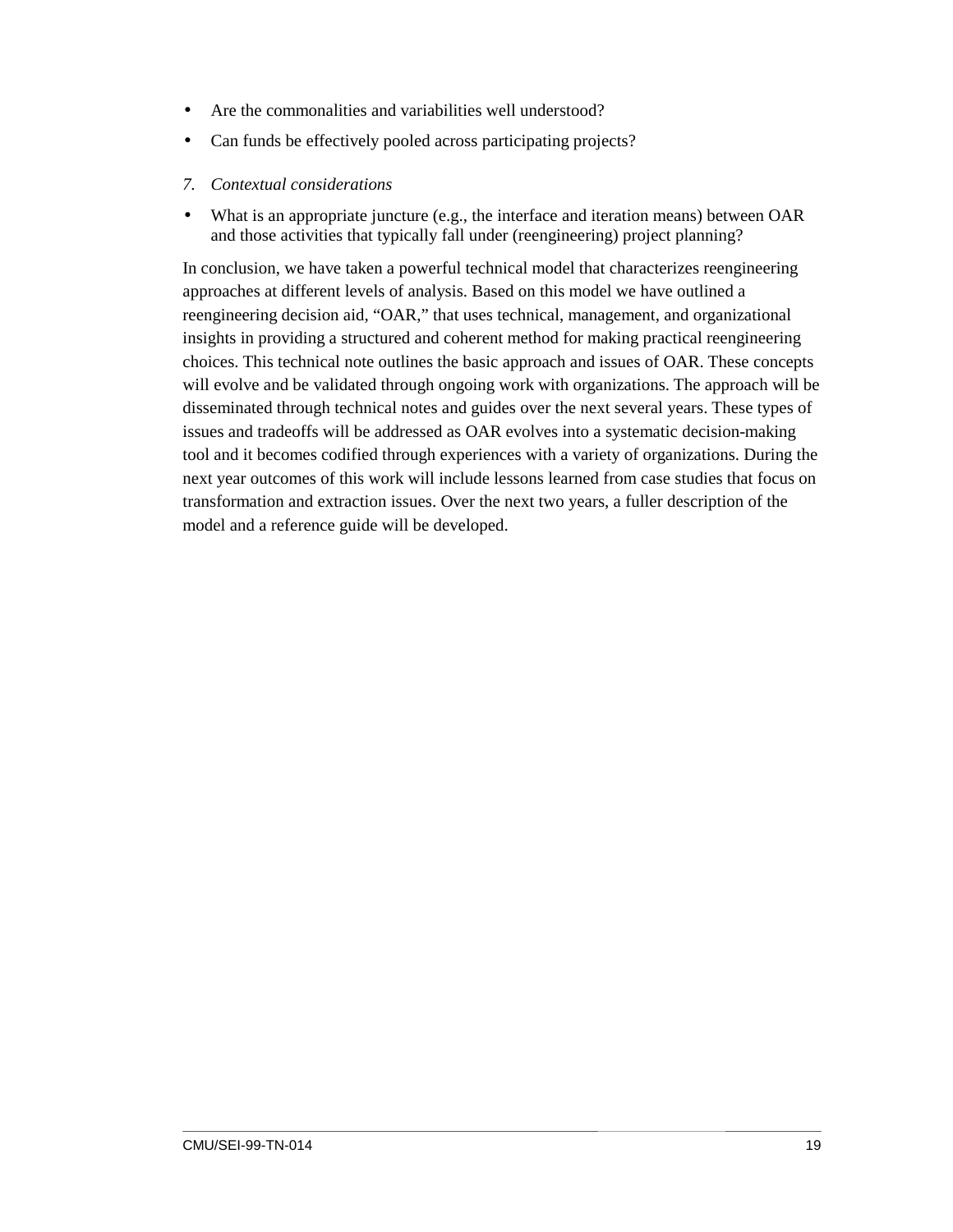## <span id="page-27-0"></span>References

| [Bass 99]     | Bass, L. & Kazman, R. Architecture-Based Development (CMU/SEI-<br>99-TR-007, ADA366100). Pittsburgh, Pa.: Software Engineering<br>Institute, Carnegie Mellon University, 1999. Available WWW: <url:<br>http://www.sei.cmu.edu/publications/documents/99.reports/<br/>99tr007/99tr007abstract.html&gt;.</url:<br>                                                          |  |  |  |  |
|---------------|---------------------------------------------------------------------------------------------------------------------------------------------------------------------------------------------------------------------------------------------------------------------------------------------------------------------------------------------------------------------------|--|--|--|--|
| [Bergey 97]   | Bergey, J.; Northrop, L.; & Smith, D. Enterprise Framework for the<br>Disciplined Evolution of Legacy Systems (CMU/SEI-97-TR-007).<br>Pittsburgh, Pa.: Software Engineering Institute, Carnegie Mellon<br>University, 1997. Available WWW: <url:<br>http://www.sei.cmu.edu/publications/documents/97.reports/<br/>97tr007/97tr007abstract.html&gt;.</url:<br>             |  |  |  |  |
| [Bergey 99]   | Bergey, J.; Smith, D.; Tilley, S.; Weiderman, N.; & Woods, S. Why<br>Reengineering Projects Fail (CMU/SEI-99-TR-010). Pittsburgh, Pa.:<br>Software Engineering Institute, Carnegie Mellon University, 1999.<br>Available WWW: <url:<br>http://www.sei.cmu.edu/publications/documents/99.reports/<br/>99tr010/99tr010abstract.html&gt;.</url:<br>                          |  |  |  |  |
| [Clements 99] | Clements, P. et al. A Framework for Software Product Line Practice -<br>Version 2.0. Pittsburgh, Pa.: Software Engineering Institute, Carnegie<br>Mellon University, July 1999. Available WWW:<br><url: framework.html="" http:="" plp="" www.sei.cmu.edu="">.</url:>                                                                                                     |  |  |  |  |
| [Kazman 97]   | Kazman, R. & Carriere, S.J. Playing Detective: Reconstructing Software<br>Architecture from Available Evidence (CMU/SEI-97-TR-010,<br>ADA362725). Pittsburgh, Pa.: Software Engineering Institute, Carnegie<br>Mellon University, 1997. Available WWW: <url:<br>http://www.sei.cmu.edu/publications/documents/97.reports/<br/>97tr010/97tr010abstract.html&gt;.</url:<br> |  |  |  |  |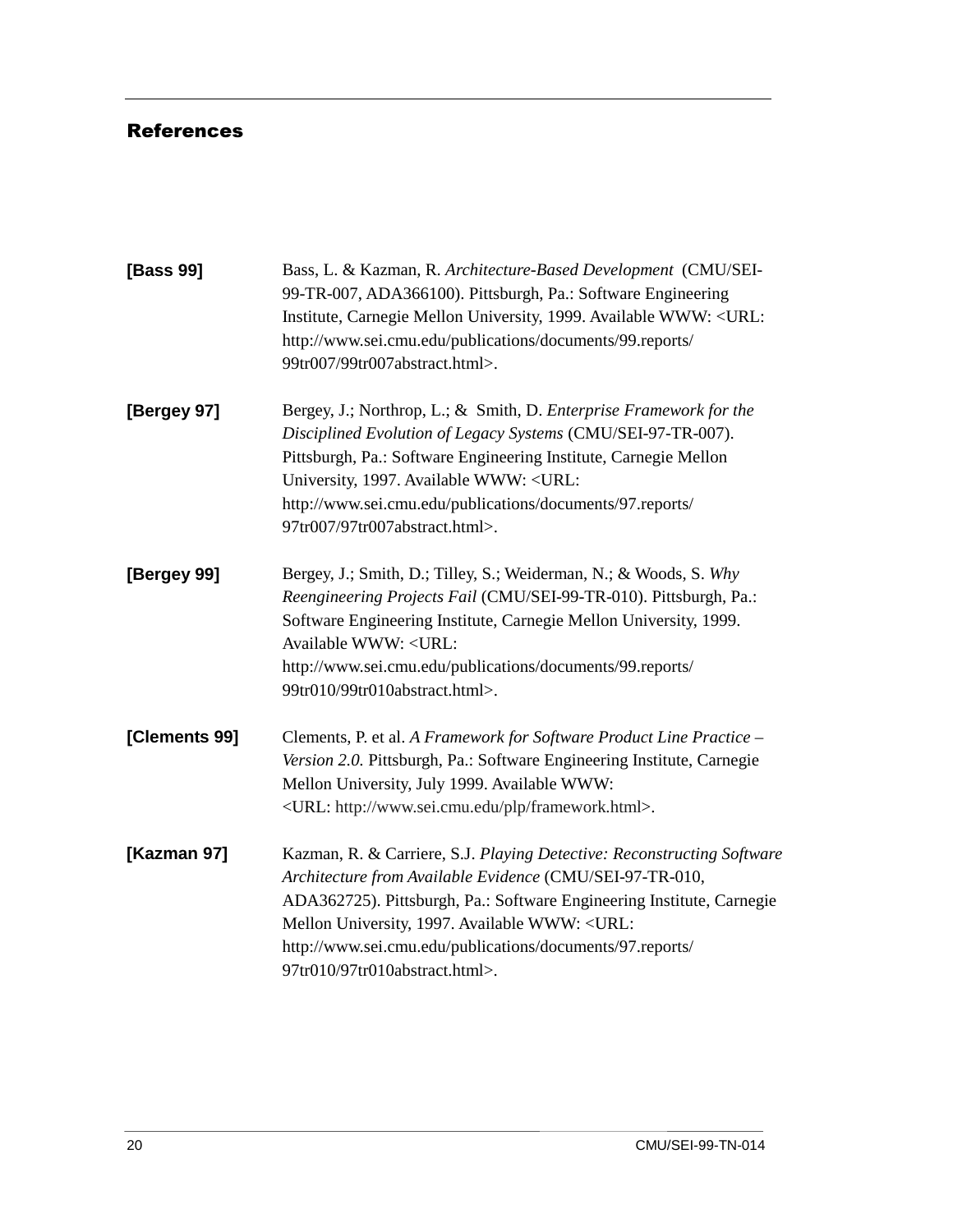| [Kazman 98]    | Kazman, R.; Klein, M.; Barbacci, M.; Longstaff, T.; Lipson H.; &<br>Carriere, S.J. The Architecture Tradeoff Analysis Method (CMU/ SEI-<br>98-TR-008, ADA350761). Pittsburgh, Pa.: Software Engineering<br>Institute, Carnegie Mellon University, 1998. Available WWW: <url:<br>http://www.sei.cmu.edu/publications/documents/98.reports/<br/>98tr008/98tr008abstract.html&gt;.</url:<br> |  |  |  |  |
|----------------|-------------------------------------------------------------------------------------------------------------------------------------------------------------------------------------------------------------------------------------------------------------------------------------------------------------------------------------------------------------------------------------------|--|--|--|--|
| [Kazman 99]    | Kazman, R.; Woods, S.; & Carriere, S.J. "Requirements for Integrating<br>Software Architecture and Reengineering Modes: CORUM II," 154-163.<br>Proceedings of the 5 <sup>th</sup> Working Conference on Reverse Engineering<br>(WCRE-98). Honolulu, Hi., October 12-14, 1998. Los Alamitos, Ca.:<br>IEEE Computer Society, 1998.                                                          |  |  |  |  |
| [Tilley 98]    | Tilley, S. A Reverse-Engineering Environment Framework (CMU/SEI-<br>98-TR-005, ADA343688). Pittsburgh, Pa.: Software Engineering<br>Institute, Carnegie Mellon University, 1998. Available WWW: <url:<br>http://www.sei.cmu.edu/publications/documents/98.reports/<br/>98tr005/98tr005abstract.html&gt;.</url:<br>                                                                        |  |  |  |  |
| [Weiderman 97] | Weiderman, N.; Bergey, J.; Smith, D.; & Tilley, S. Approaches to<br>Legacy System Evolution (CMU/SEI-97-TR-014). Pittsburgh, Pa.:<br>Software Engineering Institute, Carnegie Mellon University, 1997.<br>Available WWW: <url:<br>http://www.sei.cmu.edu/publications/documents/97.reports/<br/>97tr014/97tr014abstract.html</url:<br>                                                    |  |  |  |  |
| [Woods 99]     | Woods, S.; Carriere, S.J.; & Kazman, R. "A Semantic Foundation for<br>Architectural Reengineering and Interchange," 391-398. Proceedings of<br>the International Conference on Software Maintenance (ICSM-99).<br>Oxford, England, August 30-September 3, 1999. Los Alamitos, Ca.:<br>IEEE Computer Society, 1999.                                                                        |  |  |  |  |